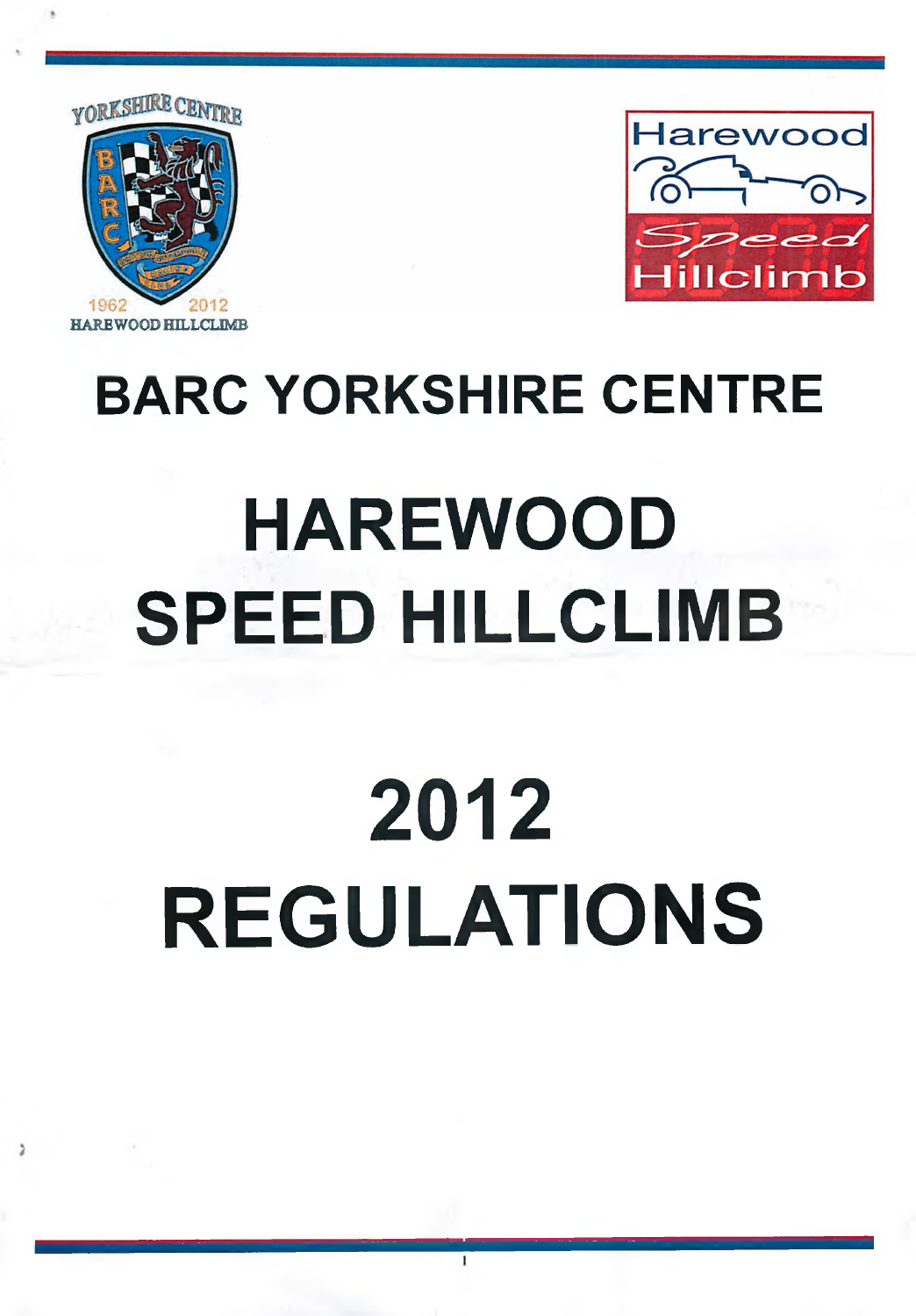# **HAREWOOD SPEED HILLCLIMB GENERAL INFORMATION**

*To be read in conjunction with the General Regulations (GR) of the Royal Automobile Club Motor Sports Association Ltd which are published in the MSA Competitors' Yearbook together with the Supplementary Regulations (SR) published for each event and BARC Speed Event Classes. Please note: All references to "MSA" refer to the Royal Automobile Club Motor Sports Association Ltd., and "Centre" to the British Automobile Racing Club (Yorkshire Centre).*

# **1 STATUS**

All meetings will be held under the General Regulations of The Motor Sports Association (incorporating the provisions of the International Sporting Code of the FIA), the Supplementary Regulations and any written instructions the BARC Yorkshire Centre may publish for the event.

# **2 VEHICLES ELIGIBLE**

2.1 All vehicles must comply with the relevant sections of the MSA Competitors Yearbook and with the permitted additional requirements as the Supplementary Regulations for each event.

2.2 Karts are not eligible to compete at Harewood

# **3 THE COURSE**

3.1 The course located at The Avenue, Harewood, Leeds LS17 9LA in West Yorkshire. The main gate is 1.6Km East of Harewood Village *on* the A659.

# **4 AWARDS**

4.1 The SRs for each meeting will specify the awards to be presented for that meeting.

4.2 Awards will be distributed at the prize giving ceremony at the end of each event. If the award winner is unable to collect their award someone may be nominated to collect it on their behalf. Awards will not be held for collection at a later event.

# **5 CLASS RECORD PLAQUES**

5.1 BARC Harewood Class Record Plaques will be awarded at BARC events only, at the discretion of the Centre.

5.2 Any enquires about Class Record Plaques should be addressed to

> C G Seaman, 193 London Road, Sheffield. S2 4LI

# **6 TROPHIES**

6.1 In addition to class awards, trophies may be offered to FTD Winners. These trophies will normally be presented at the end of each meeting.

6.2 All trophies are tenable from the time of presentation until 28 days before the next presentation when they must be returned to the Centre.

6.3 There are a number of trophies which are awarded at the end of the season and which cover performances over the whole year at BARC Yorkshire Centre organised events. These trophies will normally be presented at the Centre's Annual Dinner. All trophies are to be competed for exclusively by BARC Yorkshire Centre members of the with the exception of The Yorkshire Post Trophy (see Schedule 3).

# **7 ARRIVAL AND SIGNING ON**

7.1 Space in the Paddock is limited and competitors are allowed a maximum of one Tender vehicle or trailer in the Paddock as well as their competing vehicle. All other trailers, additional cars, etc must be placed in the Competitors Car Park outside the Paddock.

7.2 On arrival competitors should position their competition car in their allocated positions in the Paddock. All additional trailers and tenders should be removed to the Competitors car park as soon as unloading is complete.

7.3 No trailers can be brought into the paddock once the meeting has started.

7.4 The competitor should then report, on foot to the Paddock Office to sign-on.

7.5 Arrangements for scrutineering will be given in Final Instructions issued for the respective events.

7.6 When the car has been passed, the MSA Scrutineers will issue a "Passed by Scrutineer" label. This label must be secured to the competing car and remain there throughout the meeting.

7.7 Enquiries about running order, request for practices etc should be made to the Paddock office.

7.8 At two day meetings, competitors need only sign on and be scrutineered once.

7.9 Tickets may not be left with gate staff.

#### **8 SHARED CARS**

1

8.1 The same car may not be entered to compete for the same award more than twice and then only provided that it is driven by different drivers.

8.2 Where a car is entered to be shared by two drivers, this must be signified by filling in the appropriate section on the entry form. The No. 1 driver will be allocated a competition number whilst the No. 2 driver will be indicated by a number 7 preceding the competition number if between 1 - 99 and a number 9 if between 100 -199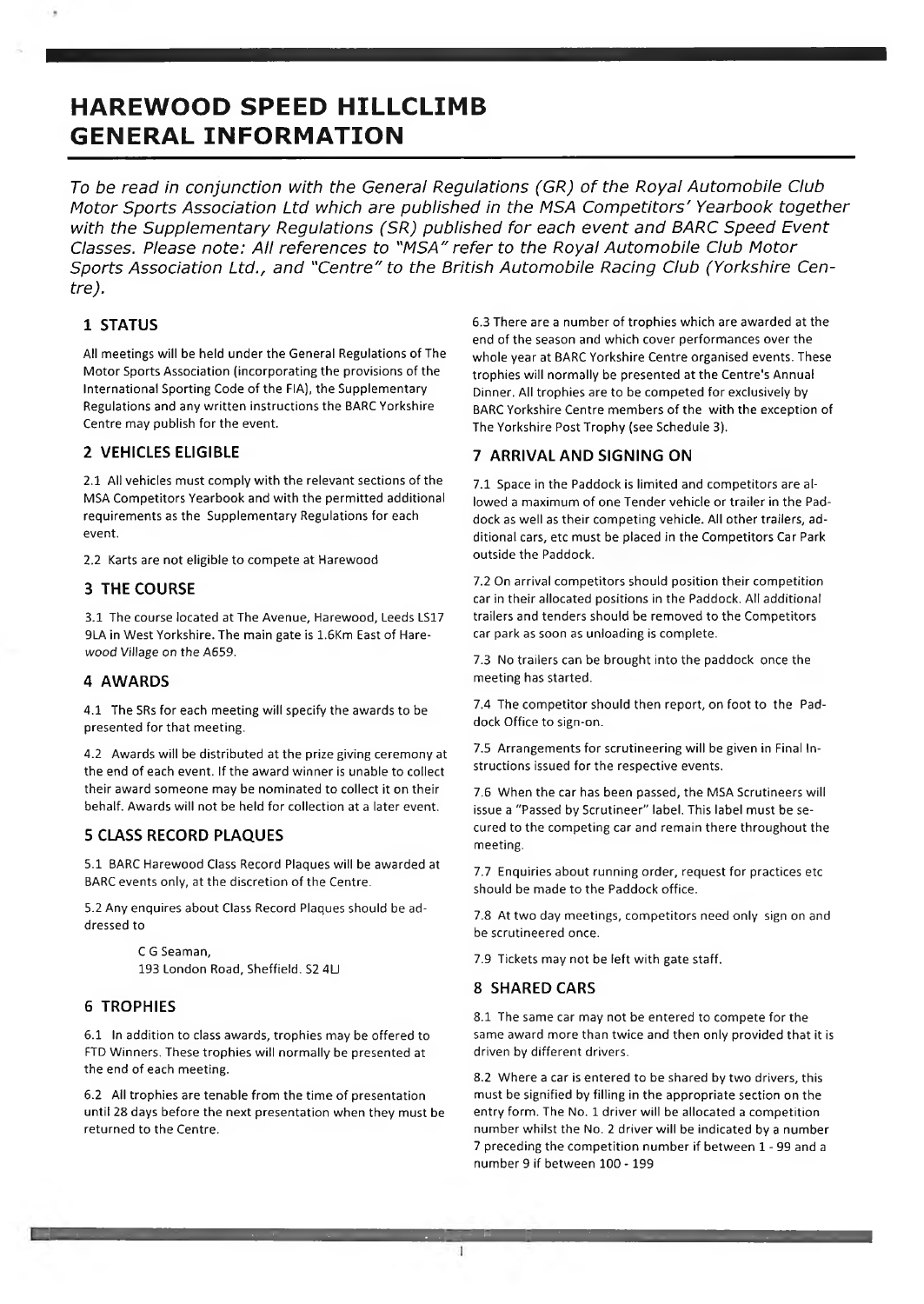8.3 Normally the No 2 drivers will run in the batch which runs immediately before their own class whilst the No 1 drivers will run in their own class batch.

8.4 The exception to this rule will be in the first batches of each timed run where the No 2 drivers will run in class order whilst the No I drivers will follow in the second batch.

8.5 Timed runs taken outside the specified batches may not be counted for the results of the meeting. The only exception is, of course, if a re-run is ordered for any reason

# **9 PROCEDURE**

9.1 Competitors will be called forward by the Paddock Marshals to the Assembly Line at the bottom of the Paddock from where they will be dispatched to the start area as required.

9.2 Cars will remain in single file on the start approach road until called forward by the Start Line Marshals.

9.3 At the Start a Traffic Light will indicate Red as cars come to the line. They will be positioned with the front edge of their Timing Struts lOcms behind the Start timing beam. On a green light competitors may start in their own time.

9.4 If for any reason the course is not clear and there is a delay, two flashing Amber lights will be displayed.

9.5 If a competitor stalls the engine or makes an unsatisfactory start, they may be permitted to make a re-start provided that neither of the rear wheel centres have crossed the Start Line. If in such a case, a competitor is not ready to re-start immediately the run shall be considered failed and the car shall be returned slowly up the course to the Paddock without being timed.

9.6 If a driver needs pushing, or use of an external battery to start their car, it is their own responsibility to arrange this. Officials are instructed not to push start cars.

# **10 EMERGENCY PROCEDURE**

10.1 Cars will start singly, but as allowed by the Track Licence, there may be more than one car on the course at a time. For this reason it is vitally important that competitors observe the emergency procedures.

10.2 If the course becomes blocked after a competitor has started a run, a waved Red Flag or flashing red lights will be displayed at the post below where an incident has taken place and this will be repeated down the course to the start.

10.3 When a competitor sees a Red Flag or Red Light, the car must immediately be brought to a halt. The competitor will remain at the point where the car stops until the Observer from the nearest post gives instructions to proceed. The competitor will then drive slowly to the top of the hill or turn up the side of the barn and return to the start line for a re-run.

10.4 Unless specific instructions are given, a competitor MUST NOT turn round on the course and return to the start.

10.5 If a car runs off the course and is not able to proceed immediately, it will be parked by the Observer from the nearest post in a safe place, clear of the track and will remain there until instructed to proceed.

# **11 RESULTS**

11.1 During practice and timed runs, times recorded will be displayed on computer screens in the Paddock. They may also be announced on the PA system during the timed runs and may be shown on digital displays. These times are for information only.

11.2 At the conclusion of the meeting, the results will be issued at the Paddock office as soon as possible after the final ascent of the meeting has been made.

11.3 Full result sheets will be displayed on the website within 1 hour after the end of the meeting.

# **12 CHAMPIONSHIPS**

The events will count towards rounds of championships (see Schedule 2) during the season.

# **13 FACILITIES**

13.1.Fuel is not available at the course but there is a Petrol Station in Wetherby.

13.2 Water is available in the toilet block and from external taps, one located on the end of the toilet block and the other near the main catering tent.

13.3 Toilets The main toilet block with flush toilets and washing facilities will be open from the Friday evening to Sunday night of meeting weekends

13.4 Black competition numbers are on sale at all meetings.

13.5 A catering service will operate. Hot and cold drinks, snacks etc are available from 10.30am on Saturdays and from 9.30am on Sundays. A licensed bar is usually available *during* the event. In addition assorted mobile Hot Dog, Ice Cream and Sweet Kiosks may be available.

13.6 Camping is possible at Harewood, Tents and Caravans should be placed in the Competitors Car Park against the hedge behind the Finish Straight. Motor Homes should be placed in the competitors car park. Motor Homes must not be parked in the hillside carpark.

# **14 DATA PROTECTION ACT 1985**

Entrants are informed that information submitted on entry forms for all events together with results may be stored by BARC (Yorkshire Centre) or by its officials in computer systems for the purpose of administration and information of both The Harewood Hillclimb and the Club. Information, results and photos may be available through the Clubs website.

# **15 ACKNOWLEDGEMENT**

The BARC Yorkshire Centre would like to thank our landlords Harewood Hill Ltd for making the course available.

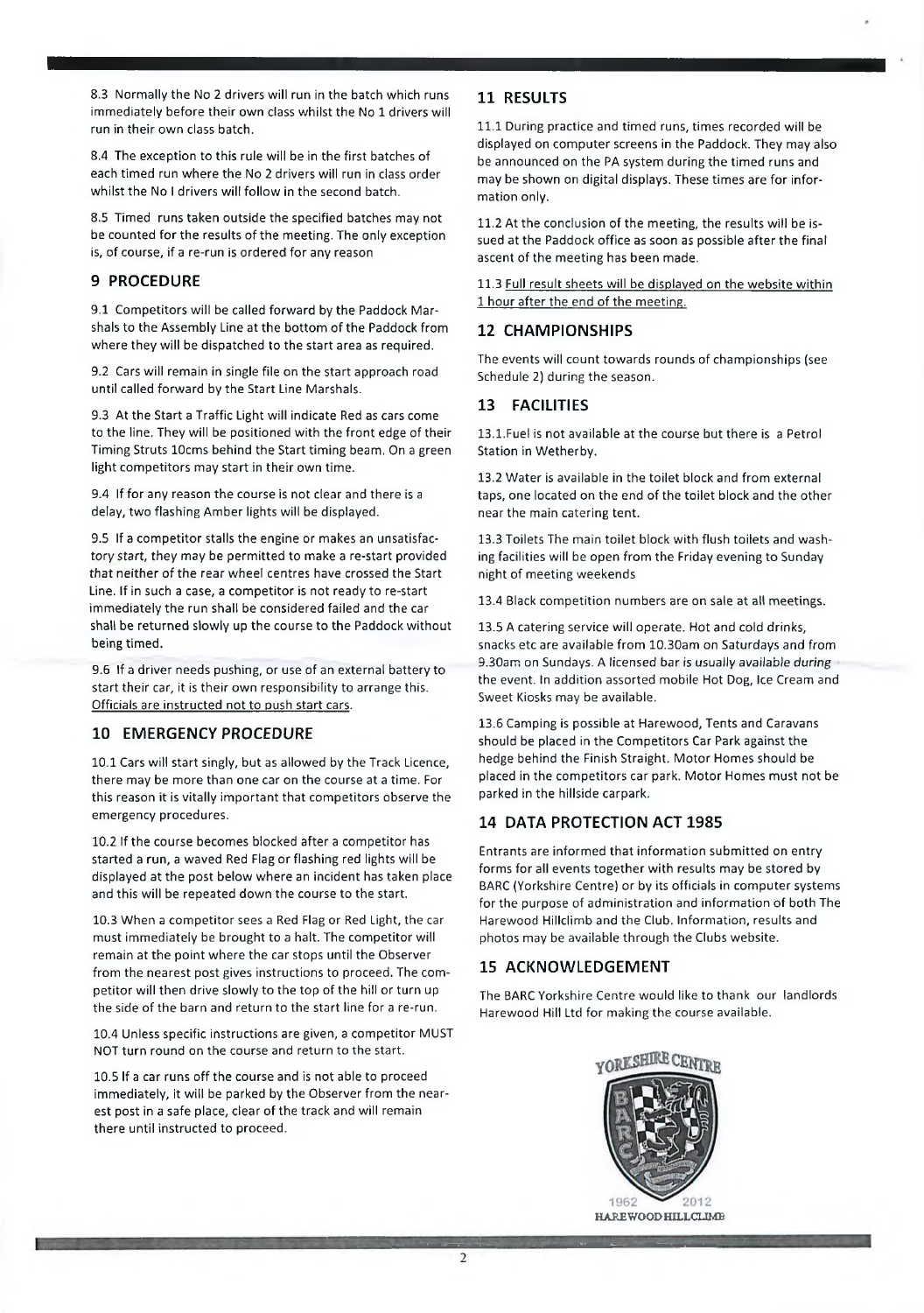# **HAREWOOD SPEED HILLCLIMB SUPPLEMENTARY REGULATIONS 2012 SEASON**

The schedules 1,2, 3, 4 5 and 6 are part of these Supplementary Regulations and are referred to therein.

# **TITLE OF EVENT - As Schedule 1**

# **SUPPLEMENTARY REGULATIONS**

1 The British Automobile Racing Club Yorkshire Centre will organise Hillclimbs at Harewood near Leeds. The status and the dates are shown in Schedule 1.

2 The Meeting will be governed by the General Regulations of the Royal Automobile Club Motor Sports Association Ltd (incorporating the provisions of the International Sporting Code of the FIA), these Supplementary Regulations and any written instructions that the organising club may issue for the event.

3 MSA Permit Numbers will be shown in the Final Instructions and in the programme for the respective event.

4 The events are open to Members of clubs and licence holders set out in Schedule 1.

5 All competitors and drivers must produce a valid competition licence, and for National 'B' events their club membership card. Entrants licences will be inspected.

6 The events are rounds of the Championship set out in Schedule 1.

7 The programme of the meetings will be as published on the website.

8 The length of the course is 1448.25 metres, it rises 76 metres, varies between 3.65 and 5.5 metres in width, and consists of 7 right hand and 4 left hand corners.

9 The events will consist of Classes as set out in Schedule 5. Additional Classes for period defined vehicles, individual "Marque" or models may be added. At the following meetings additional classes are as follows (subject to a minimum entry of two in each class):

# **15th April 2012** Class 21 Historic Aston Martin Cars Class 28 TVR Cars **12th May 2012** Class 10 Ferrari Cars **13th May 2012** Class 10 Ferrari Cars Class 26 Yorkshire Centre Members Class 5B: Formula Ford 1600 Racing Cars pre 1994

| Class A(i)         | Road-going Series Production Cars<br>up to 2000cc                      |
|--------------------|------------------------------------------------------------------------|
| Class A(ii)        | Road-going Series Production Cars<br>Over 2000cc                       |
| Class B            | Road-going Specialist Production Cars                                  |
| Class C(i)         | <b>Modified Series Production Cars</b><br>up to 1400cc                 |
| Class C(ii)        | <b>Modified Series Production Cars</b><br>over 1400cc and up to 2000cc |
| Class C(iii)       | Modified Series Production Saloon Cars<br>over 2000cc                  |
| Class C(iv)        | <b>Modified Series Production Sports Cars</b><br>over 2000cc           |
| Class D(i)         | Modified Specialist Production Cars up to<br>2000cc                    |
| Class D(ii)        | Modified Specialist Production Cars over<br>2000cc                     |
| Class E            | Hill Climb Super Sports Cars                                           |
| Class F            | Sports Libre Cars up to 2000cc                                         |
| Class G            | Sports Libre Cars over 2000cc                                          |
| Class <sub>H</sub> | Racing Cars up to 600cc                                                |
| Class I            | Racing Cars over 600cc and up to 1100cc                                |
| Class J            | Racing Cars over 1100cc and up to<br>1600cc                            |
| Class K            | Racing Cars over 1600cc and up to<br>2000cc                            |
| Class L            | Racing Cars over 2000cc                                                |
| 3rd June 2012      |                                                                        |
| Class 13           | Morgan Cars                                                            |
| Class 14           | Porsche Cars                                                           |
| Class 16           | <b>TR Register Cars</b>                                                |
| Class 20           | Scimitar & Sabre Cars                                                  |
| Class 29           | Bentley Drivers Club (Classes A & B)                                   |
| 7th/8th July 2012  |                                                                        |
| Class 25           | <b>HSA</b>                                                             |
| Class 26           | Yorkshire Centre Members                                               |
| Class 5B:          | Formula Ford 1600 Racing Cars pre 1994                                 |

# See our on-line entry system

# **[www.harewoodhill.com](http://www.harewoodhill.com)**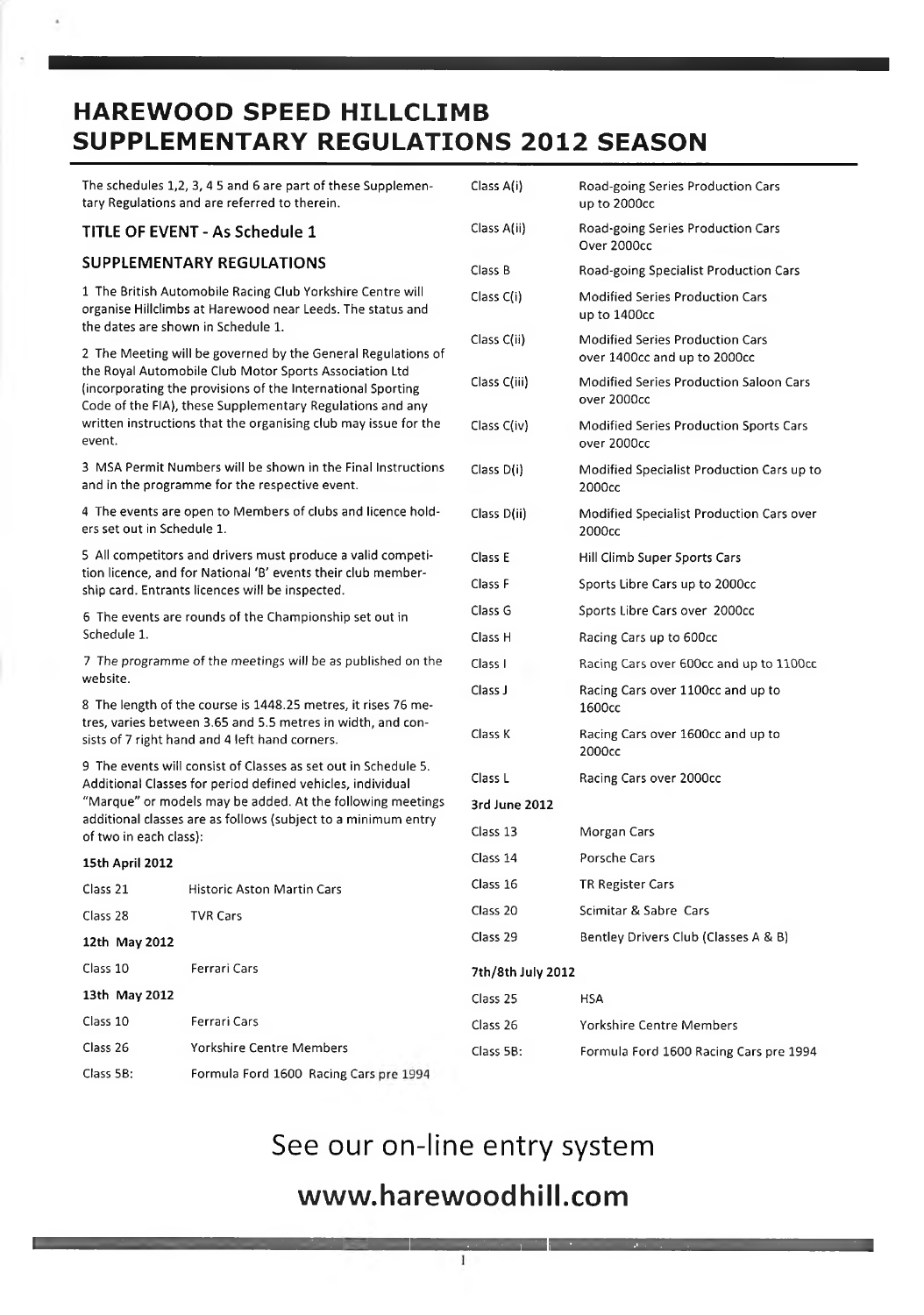| Class A(i)<br>Road-going Series Production Cars |                                                                        | 23rd September 2012                                                                                                                                                                           |                                                                                                                                                                                         |  |
|-------------------------------------------------|------------------------------------------------------------------------|-----------------------------------------------------------------------------------------------------------------------------------------------------------------------------------------------|-----------------------------------------------------------------------------------------------------------------------------------------------------------------------------------------|--|
|                                                 | up to 2000cc                                                           | Class 12                                                                                                                                                                                      | Paul Matty Sports Cars (Classes A & B)                                                                                                                                                  |  |
| Class A(ii)                                     | Road-going Series Production Cars<br>Over 2000cc                       | Class 15                                                                                                                                                                                      | MG Cars (Classes A, B & C)                                                                                                                                                              |  |
| Class B                                         | Road-going Specialist Production Cars                                  | Class 32                                                                                                                                                                                      | Club Alpine Renault                                                                                                                                                                     |  |
| Class C(i)                                      | Modified Series Production Cars<br>Up to 1400cc                        |                                                                                                                                                                                               | 11 At the meetings on the 13th May and 8th July 2012,<br>classes 1A-5E will not run, with the exception of class 5B.                                                                    |  |
| Class C(ii)                                     | <b>Modified Series Production Cars</b><br>Over 1400cc and up to 2000cc |                                                                                                                                                                                               | 11.1 A National B permit event will run on Saturday 7th July<br>2012. Entries will only be accepted from BARC Yorkshire Cen-<br>tre members registered for the Harewood Speed Hillclimb |  |
| Class C(iii)                                    | <b>Modified Series Production Saloon Cars</b><br>over 2000cc           | Championship.                                                                                                                                                                                 |                                                                                                                                                                                         |  |
| Class C(iv)                                     | Modified Series Production Sports Cars<br>over 2000cc                  | additional £20.                                                                                                                                                                               | 11.2 Competitors in the above National B permit event are<br>eligible to enter the event on Sunday 8th July 2012 for an                                                                 |  |
| Class D(i)                                      | Modified Specialist Production Cars up to<br>2000cc                    |                                                                                                                                                                                               | 11.3 BARC Yorkshire Centre members with National B li-<br>cences are eligible to enter Class 26. This class will be scored                                                              |  |
| Class D(ii)                                     | Modified Specialist Production Cars over<br>2000cc                     |                                                                                                                                                                                               | on a handicap basis using the published bogey times for<br>classes 1A-5E. BARC Yorkshire Centre members with Na-                                                                        |  |
| Class E                                         | Hill Climb Super Sports Cars                                           |                                                                                                                                                                                               | tional A licences will run in the appropriate Class for their car.                                                                                                                      |  |
| Class F                                         | Sports Libre Cars up to 2000cc                                         |                                                                                                                                                                                               | 12 Vehicles will be divided into classes and categories as laid<br>down in Schedule 5 and these SR's.                                                                                   |  |
| Class G                                         | Sports Libre Cars over 2000cc                                          | Note: Some of these classes impose conditions of eligibility                                                                                                                                  |                                                                                                                                                                                         |  |
| Class H                                         | Racing Cars up to 600cc                                                |                                                                                                                                                                                               | additional to the basic MSA Technical Regulations.                                                                                                                                      |  |
| Class I                                         | Racing Cars over 600cc and up to 1100cc                                | 12.1 Once a competitor has entered a specific class, this will<br>not be changed unless the car is found to be ineligible for that                                                            |                                                                                                                                                                                         |  |
| Class J                                         | Racing Cars over 1100cc and up to<br>1600cc                            | class.                                                                                                                                                                                        |                                                                                                                                                                                         |  |
|                                                 |                                                                        | 12.2 Where in any class the number of entries is less than 2<br>then the organisers reserve the right to amalgamate the class<br>as appropriate. If it is not appropriate to amalgamate and a |                                                                                                                                                                                         |  |
| Class K                                         | Racing Cars over 1600cc and up to<br>2000cc                            |                                                                                                                                                                                               |                                                                                                                                                                                         |  |
| Class L                                         | Racing Cars over 2000cc                                                |                                                                                                                                                                                               | class is run with less than 2 entries, an award will not be pre-                                                                                                                        |  |
| 4th August 2012                                 |                                                                        | sented.                                                                                                                                                                                       |                                                                                                                                                                                         |  |
| Class 18                                        | <b>Austin Healey Cars</b>                                              | tions.                                                                                                                                                                                        | 12.3 All vehicles must comply with MSA Technical Regula-                                                                                                                                |  |
| Class 23                                        | Lotus 7 Cars (Classes A, B, C, D, E & F)                               |                                                                                                                                                                                               | 13 Awards will be presented as set out in Schedule 4.                                                                                                                                   |  |
| Class 24                                        | <b>Bugatti Classic Cars</b>                                            |                                                                                                                                                                                               | 13.1 A second-in-class award will only be given when there                                                                                                                              |  |
| Class 30                                        | <b>DEWS Club</b>                                                       |                                                                                                                                                                                               | are six or more entries in the class, a third-in-class award                                                                                                                            |  |
| Class 33                                        | Aston Martin Owners Club                                               |                                                                                                                                                                                               | where there are ten or more entries in the class, and a fourth-<br>in-class award where there are sixteen or more entries in the                                                        |  |
| 5th August 2012                                 |                                                                        | class.                                                                                                                                                                                        |                                                                                                                                                                                         |  |
| Class 18                                        | <b>Austin Healey Cars</b>                                              |                                                                                                                                                                                               | 13.2 The number of entries in a class for award purposes will                                                                                                                           |  |
| Class <sub>23</sub>                             | Lotus 7 Cars (Classes A, B, C, D, E & F)                               |                                                                                                                                                                                               | be the number signed on in the Class.                                                                                                                                                   |  |
| Class 24                                        | <b>Bugatti Classic Cars</b>                                            |                                                                                                                                                                                               | 13.3 At 'one day' Meetings except 13th May it is the intention<br>to offer competitors at least three timed runs. If due to un-                                                         |  |
| Class 30                                        | DEWS Club                                                              |                                                                                                                                                                                               | foreseen delays it appears to the organisers that the pub-                                                                                                                              |  |
| Class 33                                        | <b>Aston Martin Owners Club</b>                                        |                                                                                                                                                                                               | lished programme cannot be completed by 18.00 hours a<br>revised programme will be announced where possible prior to                                                                    |  |
| 26th August 2012                                |                                                                        |                                                                                                                                                                                               | the start of the second timed runs.                                                                                                                                                     |  |
| Class 28                                        | <b>TVR Cars</b>                                                        |                                                                                                                                                                                               | 13.4 The meeting held on 13th May will comprise two class                                                                                                                               |  |
| Class 31                                        | Chester & Liverpool Motor Club                                         |                                                                                                                                                                                               | runs only, and class awards will be presented on the times<br>recorded in both class runs only. The FTD awards will be                                                                  |  |
| Class 34                                        | Historic 500 Owners Cars                                               |                                                                                                                                                                                               | based on the times recorded in both the class runs and any                                                                                                                              |  |
| 22nd September 2012                             |                                                                        | run offs.                                                                                                                                                                                     |                                                                                                                                                                                         |  |
| Class 12                                        | Paul Matty Sports Cars (Classes A & B)                                 |                                                                                                                                                                                               |                                                                                                                                                                                         |  |
| Class 15                                        | MG Cars (Classes A, B & C)                                             |                                                                                                                                                                                               |                                                                                                                                                                                         |  |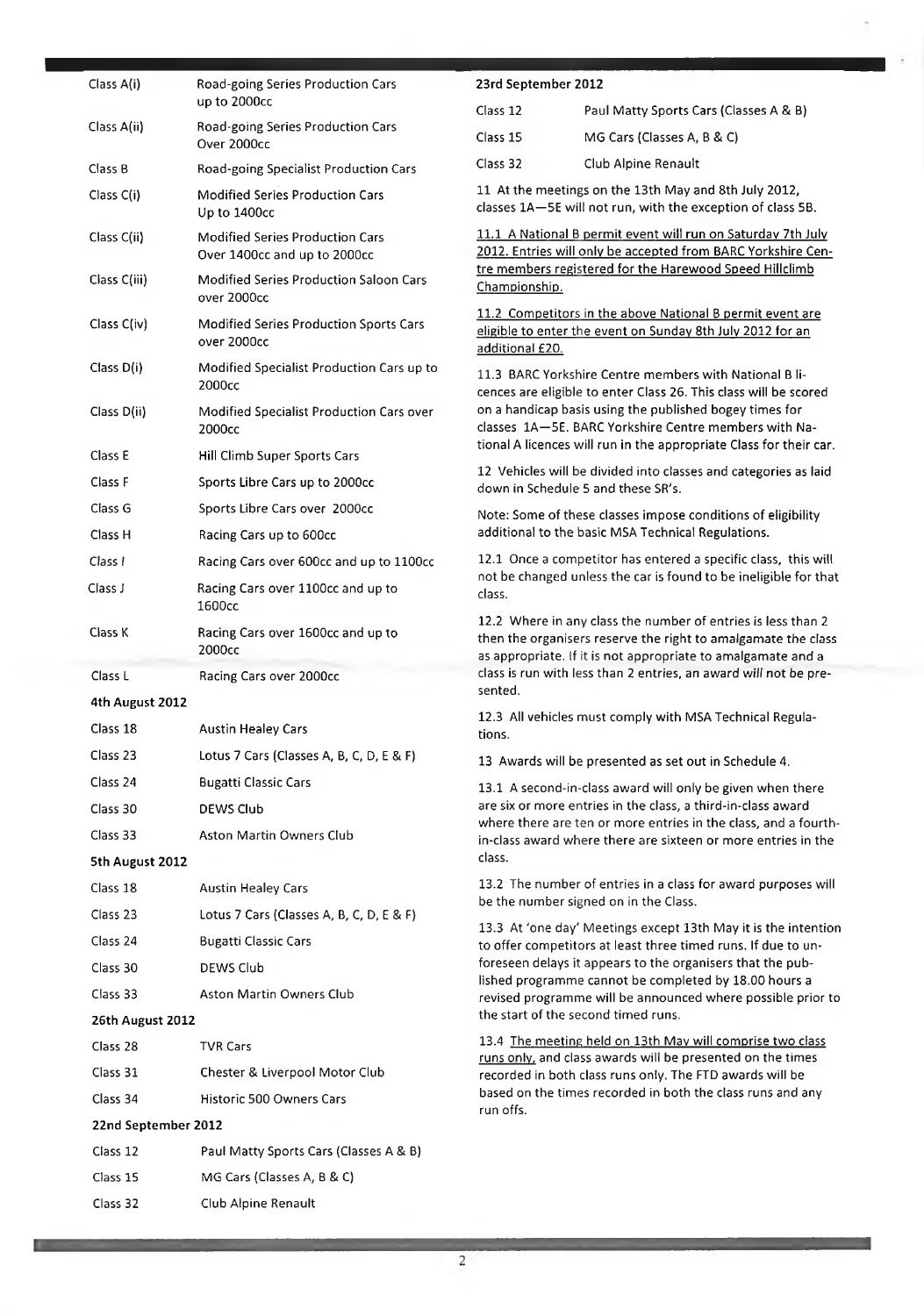13.5 At the meeting held on the 7th/8th July it is the intention to offer competitors at least three practice runs on Saturday. A further practice run will be available for all competitors on Sunday. A strictly limited number of competitors who have obtained prior permission in writing will be allowed to practice on Sunday only.

13.6 No entrant may win more than one meeting award with one car. Competitors who win one of the Fastest Time of the Day awards will receive this in place of their Class awards and the remaining competitors in that class will receive the awards which are appropriate to their actual placing in the class.

13.7 Awards must be collected at the end of the meeting, if you are unable to stay please make arrangements for someone to collect it on your behalf. Awards will not be available for collection at a later date.

13.8 BARC Harewood Class Record Plaques will be awarded at BARC events only, at the discretion of the Centre.

14 The entry list opens on the publication of these regulations and closes finally on the date stated.

14.1 Entry fees, refunds and closing dates are as stated in Schedule 6. A discount is offered to early entrants, and also a further discount to on-line entrants, entries will not be accepted after closing date.

14.2 All entries must be made on-line, or on the official entry forms, or on a photocopy thereof and must be accompanied by the appropriate fee. Only one entry may be made on each form.

14.3 All details requested on the entry form must be completed where applicable.

15 The Entries Secretary to whom all entries must be sent is as per respective entry forms.

15.1 The maximum entry for each meeting is as shown in.Schedule 6. Reserves will be notified as places become available but at the latest by 8.00pm on the Thursday preceding the meeting if they have been accepted/not accepted.

15.2 The minimum for each meeting is 80

15.3 The minimum for each class is 2.

15.4 Should any of the above minimum figures not be reached, the organisers have the right to either cancel the meeting or amalgamate classes.

15.5 Entries will be accepted in the order of receipt, except 13th May and 7th/8th July when if the entry is oversubscribed, precedence will be given to MSA Championship contenders. At the meetings on 22nd and 23rd September, precedence will be given to Harewood Speed Hillclimb Championship contenders.

15.6 Paper entries will not be acknowledged unless a self addressed envelope is included with the entry form. Provisional entry lists will be posted on the website at appropriate times.

15.7 Entry fees will be refunded as per Schedule 6

15.8 Up to two entries for the same vehicle are permitted but separate entry forms must be submitted for each driver.

15.9 Post dated cheques are not acceptable and will be re- 20.2 Practice periods will conclude promptly. The last batch

15.10 A fee of £25 of the entry fee will be made for any cheque that is returned by the bank or any credit card number that is refused for any reason whatsoever. This charge is to cover our administration costs and bank charges.

16 Other officials are:

| MSA Steward             | TBA by MSA                 |
|-------------------------|----------------------------|
| Clerk of the Course     | as Final Instructions      |
| <b>Chief Scrutineer</b> | G A Harrison, (National A) |
| <b>Chief Timekeeper</b> | D Clay (National A)        |

17 Provisional results will be published as soon as possible following the end of the event.

18 Any protests must be lodged in accordance with judicial procedures in the current edition of the MSA Competitors Yearbook

19 Starting order will be determined by Class Order.

19.1 Cars will start singly.

19.2 The starting signal will be a green light. Method of timing is Electronic - class E.

19.3 The finish line will be indicated by a line across the road.

19.4 It is strictly forbidden to make practice starts or indulge in excessive weaving on the road between the paddock and the startline. Failure to comply may result in exclusion.

19.5 The start area is a designated part of the course and all persons under 16 years of age are prohibited from this area.

19.6 A driver is under starters orders as soon as he/she is called forward to the Start Line by the Start Marshal. Any driver who is not ready to proceed within two minutes after being called forward may forfeit the run.

19.7 Competitors will only be allowed to make one approach to the start line. If the engine stalls the car will be pushed away, restarted and then pushed up to the line. No additional tyre warm ups will be allowed. Any competitor who does not comply with this regulation may be excluded. The Chief Start Marshal will be a judge of fact to adjudicate on this regulation.

19.8 MSA Regulations require that a car must have all four wheels on the track when crossing the finish line for its time to be allowed. For the purpose of this rule, a yellow line is painted along the left hand side of the track at the finish line, and this yellow line will be considered to be the edge of the road. Any competitor who crosses the finish line with one- or more wheel(s) outside this line will be given a failed run. The observer at Quarry Corner will be a judge of fact to observe this rule.

19.9 Timed runs taken outside the specified batches may not be counted for the results of the meeting. The only exception is if a re-run is ordered for any reason.

19.10 The artificial heating of tyres and/or wheels and special covers to retain heat are not permitted.

20 Competitors will have the opportunity of taking at least two practice runs.

20.1 Practice will be taken in class order.

turned to the entrant along with the entry form. For practice will close thirty minutes before the published time for conclusion of practice.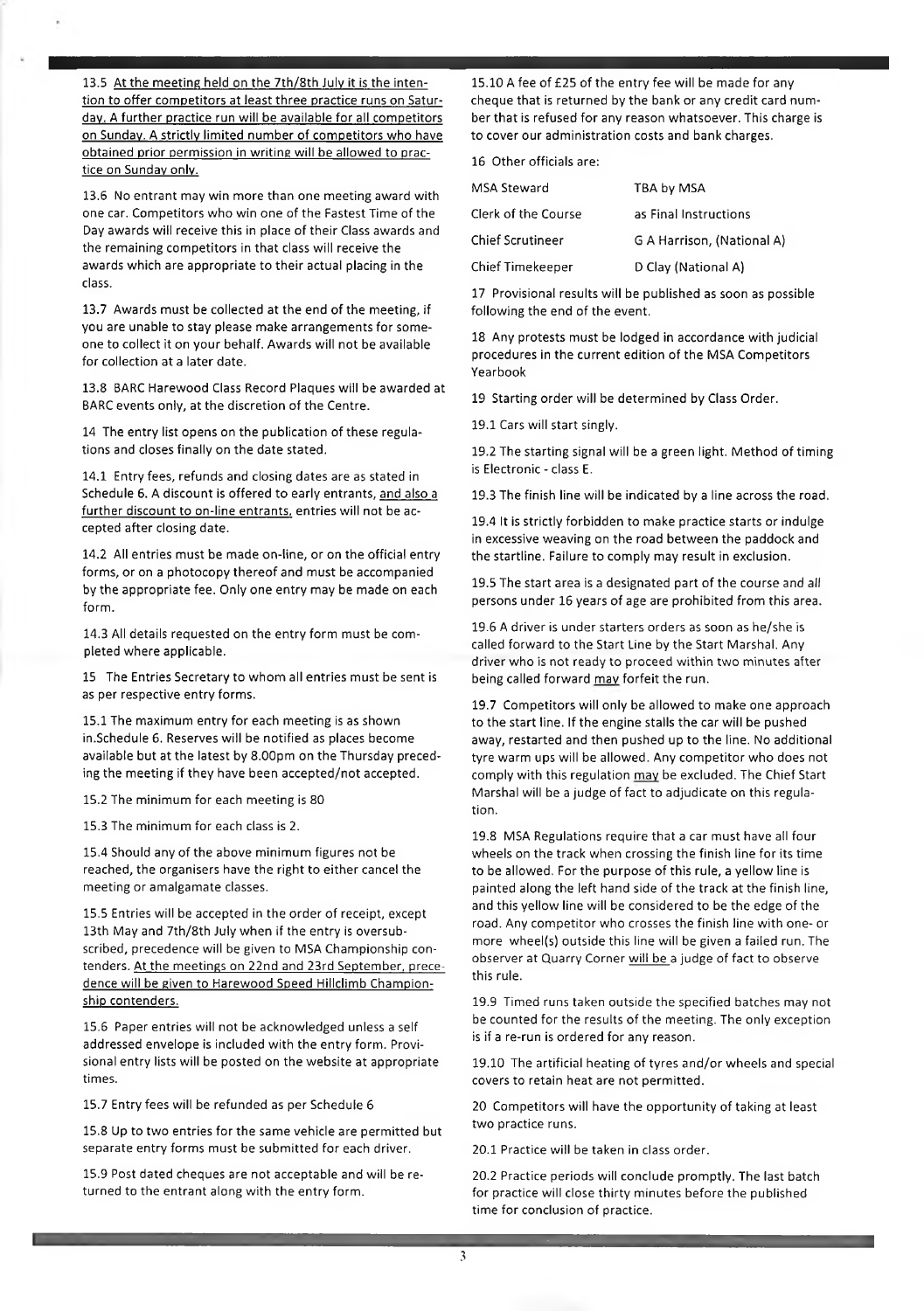20.3 Competitors who do not present themselves in time for practice may forfeit that run.

21 Competitors will be identified by Competition numbers which will not be provided by the organisers, but will be available to purchase.

21.1 When two drivers compete in the same car the number two driver will be identified by a number 7 or a number 9 before the number one driver's Competition Number.

21.2 The extra number MUST be covered when the number one driver is competing

21.3 It will be the responsibility of competitors sharing a car to see that their car is ready, carrying the correct identification, to comply with these instructions.

22 Marking and Penalties will be as printed in the appropriate section of the MSA General Regulations.

23 All other General Regulations of the MSA apply as written except where modified in these Regulations.

24 If any change is made to a car or it has been involved in an accident after it has been passed by the Scrutineers, it must be submitted for re-scrutiny before being taken onto the course again.

25 Approved Crash Helmets, Gloves and Flame Resistant Overalls will be worn by all drivers at all times when driving on the course.

26 At the discretion of the Clerk of the Course, vehicles may be called for a check by the Scrutineers at any time during, or at the conclusion of the meeting.

27 The Paddock is a non competitive area and cars must be conducted at a walking pace when entering and moving about the paddock. Failure to comply may result in exclusion.

28 It is in competitors best interests to ensure any recovery after an incident is made safely and quickly. It is strongly recommended that all cars are fitted with towing eyes.



I -------------------------------------------------------------------------------------- ----- ----V .....• • •

4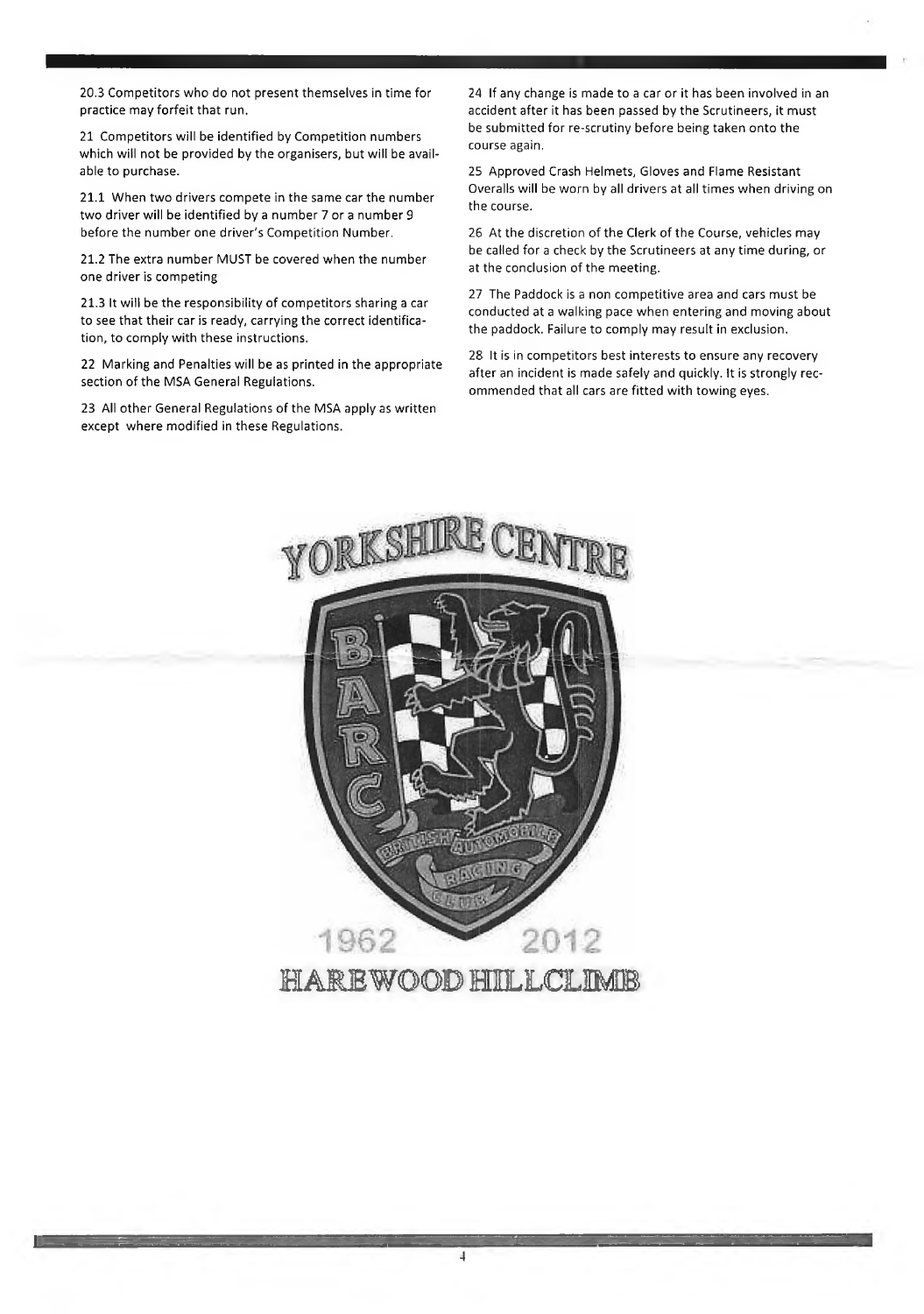# **BARC HAREWOOD SPEED HILLCLIMB CHAMPIONSHIP SUPPLEMENTARY REGULATIONS**

# **1 SPORTING REGULATIONS - GENERAL**

# **1.1 TITLE AND JURISDICTION**

The BARC Harewood Speed Hillclimb Championship is organised by the British Automobile Racing Club Ltd (Yorkshire Cenre) (here reffered to as BARC Yorkshire) in accordance with the General Regulations of the Royal Automobile Club Motor Sports Association Ltd (MSA) (incorporating the provisions of the International Sporting Code of the FIA) and these Championship Regulations.

MSA Championship Permit No: TBA Status: National B MSA Championship Grade C

# **1.2 Officials**

Coordinator—Chris Seaman, 193 London Road, Sheffield, S2 4LJ Tel: 0114 2585695 (w)

Eligibility Scrutineer - P S Bruce

Championship Stewards J M English, R G Hooper, A J Hodgetts.

# **1.3 Competitor Eligibility**

1.3.1 Entrants must be fully paid up valid membership card holding members of BARC (Yorkshire) and in possession of a valid 2012 MSA Licence.

1.3.2 Drivers and Entrant/Drivers must be fully paid up valid membership card holding members of BARC (Yorkshire), be registered for the Championship and be in possession of a valid Competition Licence (minimum Non-Race National 'B')

1.3.3 Any competitor who ceases to be a member of BARC (Yorkshire) during the season will no longer be eligible for the Championship.

1.3.4 All necessary documentation must be presented for checking at all rounds when signing on.

# **1.4 Registration**

1.4.1 All entries must be made on the Championship Registration form

1.4.2 Registration fee is £10.00

1.4.3 Entries close, at close of signing on, on 7th July 2012. Entries received after the end of practice will not be eligible for marking for that day's event. No markings will be made retrospectively.

1.4.4 To be eligible for marking all cars must display Championship Decals, where supplied, on both sides of the car clearly visible from the side profile of the car. Failure to display these decals throughout a qualifying event will result in no points being credited for that event

# **1.5 Championship Rounds**

The Championship is based on the Harewood Speed Hillclimb Meetings to be held on:

> Sunday 15th April 2012 Saturday 12th May 2012 Sunday 3rd June 2012 Saturday 7th July 2012 Saturday 4th August 2012 Sunday 5th August 2012 Sunday 26th August 2012 Saturday 22nd September 2012 Sunday 23rd September 2012

# **1.6 Scoring**

1.6.1 For marking purposes cars will be divided into classes 1A to 5E inclusive as shown in Schedule 5.

1.6.2 Marking will be within classes on a Bogey Time improvement basis. Where possible the 2012 Bogey Times will be the current class record standing at the commencement of each meeting with 20 seconds added. Exceptions to this may be where technical regulations within a class/category have changed and/or the introduction of new classes/categories and/or a change in vehicles eligible for a class/category, in any of these cases the organisers reserve the right to base the Bogey Time on a calculated "Target Time" with 20 seconds added.

1.6.3 Championship marks will be gained at the rate of .01 mark for each .01 of a second by which a driver beats the Bogey Time for his/her class.

1.6.4 Any competitor who does not beat the Bogey Time will gain no marks for that meeting. A maximum of 21 marks can be gained at any meeting.

1.6.5 Marks gained in six of the nine rounds will be counted for the Championship results. However if less than nine rounds are run there will always be two less rounds to count than the total number run (ie 6 from 8. 5 from 7 etc).

1.6.6 Only one marking per meeting can count. Where a competitor has entered more than one car at a meeting the car that is to be credited with Championship marks, must be nominated to the Secretary of the Meeting before the start of the class runs.

1.6.7 In the event of a tie in the final marking this will be decided in the favour of the competitor who has gained the marks in the fewest number of rounds including discarded rounds. If the tie still remains it will be decided in the favour of the competitor who scores the most marks in the final round.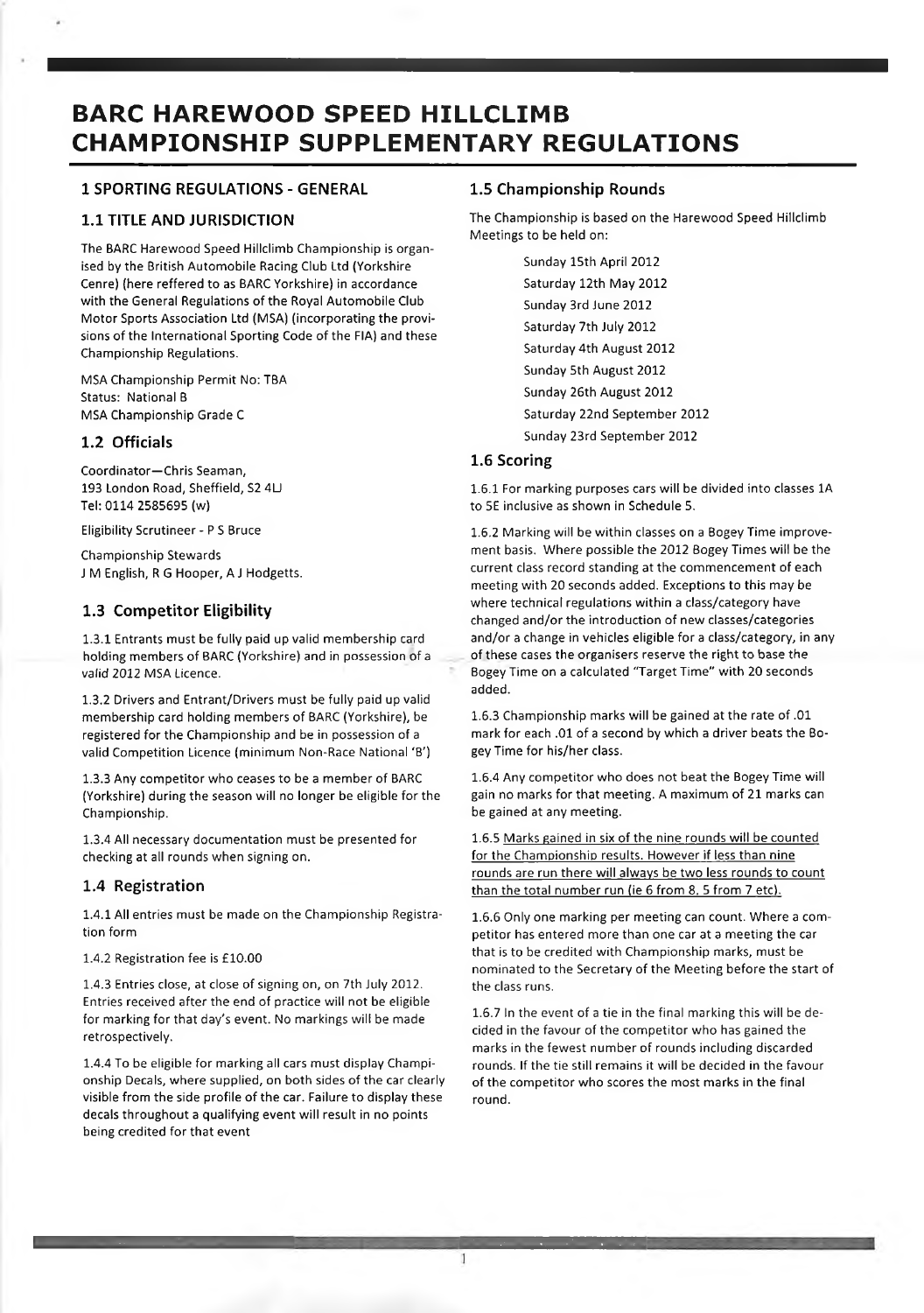1.6.8 Any appeal against points scored must be made in accordance with judicial procedures in the current edition of the MSA Competitors Yearbook

1.6.9 Marking records will be maintained by the Championship coordinator. Points scored will be shown on the results for each meeting. Bulletins with current markings will be published on the website and in the Yorkshire Centre Times

# **1.7 Awards**

The awards for the Championship will be:-

| 1st                              | The Glenn Garnett Trophy and 6 free entries |  |
|----------------------------------|---------------------------------------------|--|
| 2 <sub>nd</sub>                  | Souvenir Award and 4 free entries           |  |
| 3rd                              | Souvenir Award and 2 free entries           |  |
| 4th                              | Souvenir Award                              |  |
| 5th                              | Souvenir Award                              |  |
| 6th                              | Souvenir Award                              |  |
| 7th                              | Souvenir Award                              |  |
| 8th                              | Souvenir Award                              |  |
| 9th                              | <u>Souvenir</u> Award                       |  |
| 10th                             | Souvenir Award                              |  |
| Trophy to be held for 11 months. |                                             |  |
|                                  |                                             |  |

# **2 SPORTING REGULATIONS-JUDICIAL PROCEDURES**

# **2.1 Rounds**

In accordance with the MSA Competitors Yearbook and BARC Harewood Speed Hillclimb Championship Regulations.

#### **2.2 Championship**

In accordance with the MSA Competitors Yearbook and the BARC Harewood Speed Hillclimb Championship Regulations.

# **3 TECHNICAL REGULATIONS**

# **3.1 Eligibility**

All competing cars must comply with the MSA Competitors Yearbook and the 2012 BARC Harewood Speed Hillclimb Regulations.

# **3.2 Classes**

The classes are as defined in the 2012 BARC Harewood Speed Hillclimb Regulations.

# **3.3 Safety**

**■ ADC** 

All competing cars must comply with all the safety requirements detailed in the MSA Competitors Yearbook and the 2012 BARC Harewood Speed Hillclimb Regulations.

# BARC HAREWOOD FTD AWARDS

# **4 ELIGIBILITY**

All competitors in the BARC Harewood Speed Hillclimb Championship are automatically eligible to take part in a second competition known as the BARC Harewood FTD Award Series.

# **5 SUPPLEMENTARY REGULATIONS**

# **5.1 Regulations**

All the Supplementary Regulations for the BARC Harewood Speed Hillclimb Championship apply to this series with the exception of paragraphs 1.6.1-1.6.4 and 1.7 which are replaced as follows

# **5.2 Scoring**

5.2.1 At each meeting marks will be awarded to the Championship competitors who have recorded the ten fastest times of the day in the class runs.

5.2.2 Marks will be awarded on the scale 10, 9, 8, 7, 6, 5, 4, 3, 2 and 1 to the fastest competitor down to the 10th fastest competitor.

5.2.3 There will also be 1 bonus mark for any competitor(s) who break the course record standing at the commencement of the meeting

# **5.3 Awards**

5.3.1 The awards for the FTD Series will be:

| 1st | The Wilson Trophy and 4 free entries |
|-----|--------------------------------------|
| 2nd | Souvenir Award                       |
| 3rd | Souvenir Award                       |

Trophy to be held for 11 months.

5.3.2 These awards are in addition to the BARC Harewood Speed Hillclimb Championship awards



H I Z Z Z <sup>j</sup>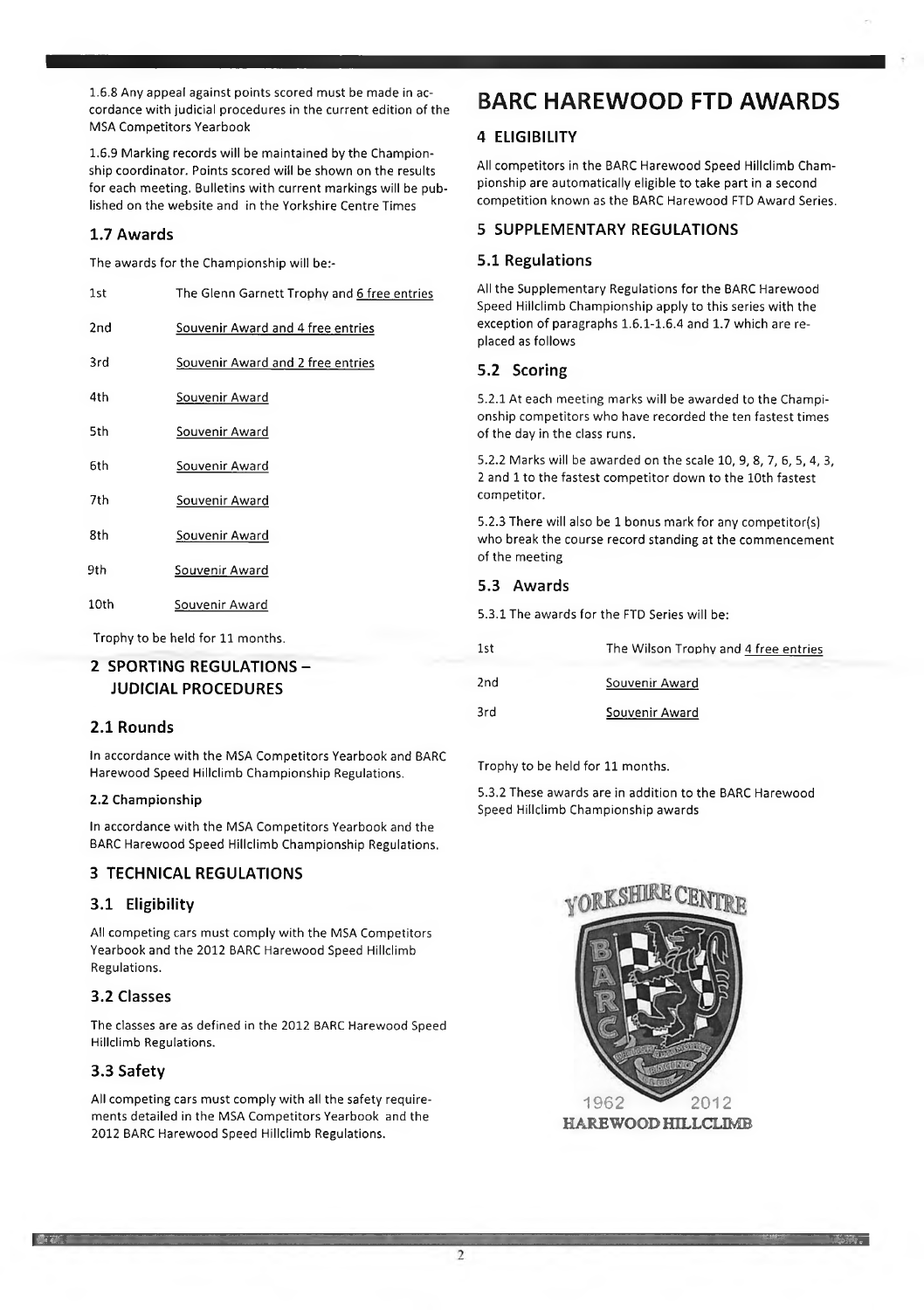# **HAREWOOD SPEED HILLCLIMB SCHEDULE 1-EVENTS**

# **Spring National Meeting.**

# **Sunday 15th April 2012**

Status: National B.

Event open to: All fully elected members of the organising club, BARC, HSA, ANCC, TVRCC, MAC, Historic Aston Martin Racing Club, Nottingham SCC, and competitors in the Midland Speed Championship.

The event is a round of the BARC Harewood Speed Hillclimb Championship, The Midland Speed Championship, Historic Aston Martin Racing Club Championship, Nottingham SCC Speed Championship and the TVRCC Speed Championship 2012.

# **Harewood Open Meeting**

# **Saturday 12th May 2012**

#### Status: National B

Event open to: All fully elected members of the organising club, BARC, HSA, ANCC, MAC, Ferrari Owners Club, Longton DMC., Westfield SCC, Jersey MC & LCC, Guernsey MC & CC and Hagley & DLCC.

The event is a round of the BARC Harewood Speed Hillclimb Championship, Pirelli Ferrari Hillclimb Championship, Longton DMC Northern Speed Championship, and the Westfield SCC Championship.

# **May Championship Meeting**

# **Sunday 13th May 2012**

Status: National A / National B

National 'B' event open to all fully elected members of the organising club, and the Ferrari Owners Club.

Event open to: All competitors holding an MSA competition licence valid for the event.

The event is a round of the Avon Tyres MSA British Hillclimb Championship, TTC Group MSA Hillclimb Leaders Championship and the Pirelli Ferrari Hillclimb Championship.

# **Classic & Vintage Meeting.**

# **Saturday 2nd June 2012**

For Regs contact Jackie Wilson or see on-line

# **Jim Thomson Trophy Meeting.**

# **Sunday 3rd June 2012**

#### Status: National B

Event is open to: All fully elected members of the organising club, BARC, HSA, ANCC, Longton DMC., Scimitar and Sabre OC, Bentley Drivers Club, Morgan SCC, Hagley & DLCC, TR Register, Frazer Nash OC, and Porsche Club GB

The event is a round of the BARC Harewood Speed Hillclimb Championship , Longton DMC Northern Speed Championship, Scimitar and Sabre Speed Championship, Revington TR/TR Register Speed Hillclimb Championship, Morgan Parc Ferme Speed Championship, Bentley Drivers Club, and Porsche Club Speed Championship.

# See our on-line entry system

# **[www.harewoodhill.com](http://www.harewoodhill.com)**

 $\mathbf{1}$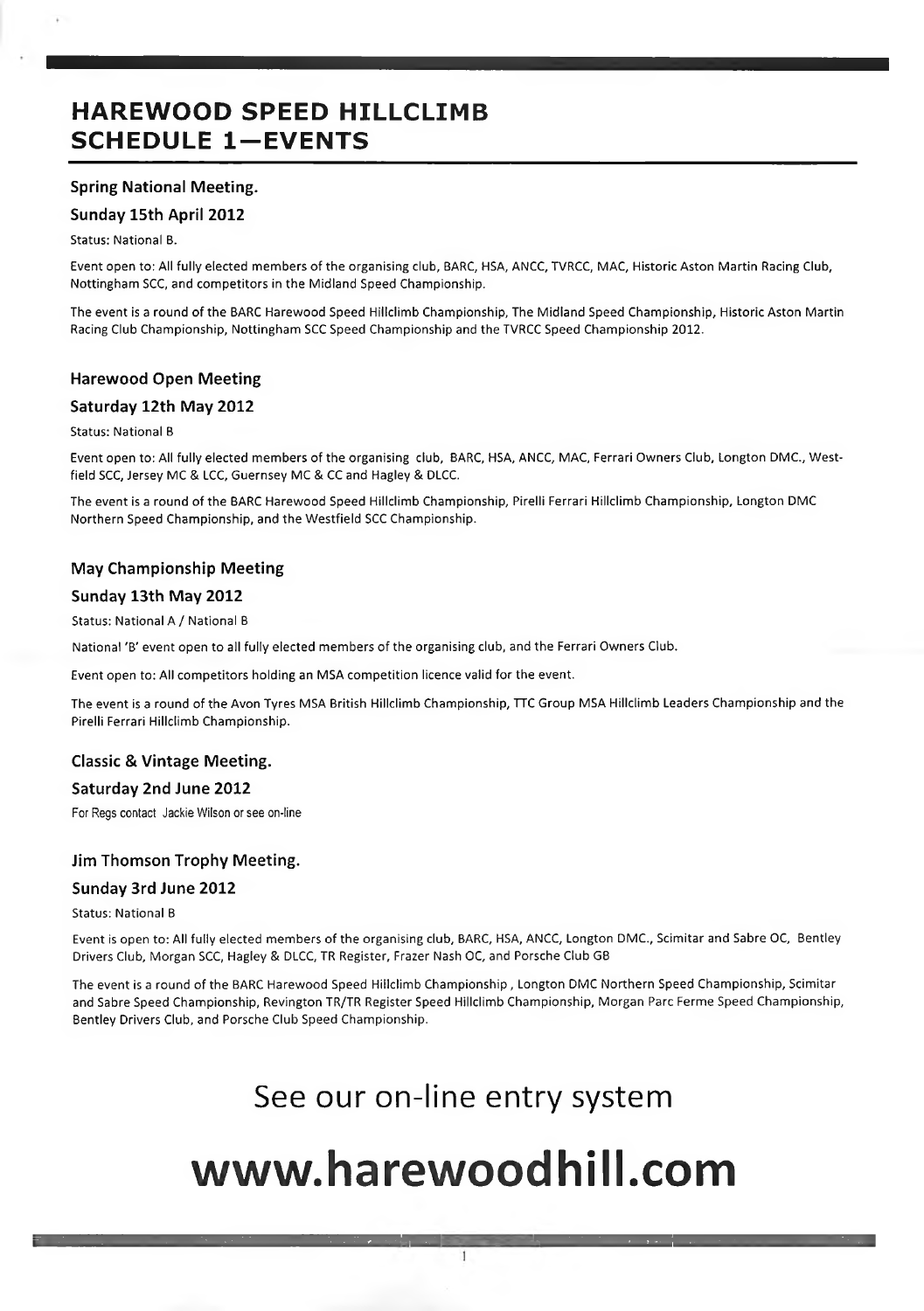# **MSA British Hiliclimb Championship Meeting**

# **Saturday/Sunday 7th/8th July 2012**

Status: National A / National B

Event open to: All competitors holding an MSA competition licence valid for this event

The event is a round of the Avon Tyres MSA British Hiliclimb Championship, TTC Group MSA Hiliclimb Leaders Championship, BARC Harewood Speed Hillclimb Championship (Saturday), and the HSA Speed Championship.

# **Yorkshire Speed Hiliclimb Trophy Meeting**

# **Saturday 4th August 2012**

Status: National B

Event open to: All fully elected members of the organising Club, BARC, HSA, ANCC, MAC, Austin Healey Club, Bugatti Classic Owners Club, DEWS Club, Hagley & DLCC, Aston Martin Owners Club, and Lotus 7 Club.

The event is a round of the BARC Harewood Speed Hiliclimb Championship, Aston Martin Owners Club Championship, and the DEWS Speed Series.

# **Montague Burton Trophy Meeting**

# **Sunday 5th August 2012**

Status: National B

Event open to: All fully elected members of the organising Club, BARC, HSA, ANCC, MAC, Austin Healey Club, Bugatti Classic Owners Club, DEWS Club, Hagley & DLCC, Aston Martin Owners Club, Lotus 7 Club, competitors in the Yorkshire Speed Championship .

The event is a round of the BARC Harewood Speed Hiliclimb Championship, Healey Sport Speed Championship, Bugatti Classic Owners Club Championship, DEWS Speed Series, Yorkshire Speed Championship, and the Lotus 7 Speed Championship

# **Summer Championship Meeting**

# **Sunday 26th August 2012**

Status: National B

Event is open to: All fully elected members of the organising club, BARC, HSA, ANCC, MAC, Nottingham SCC, TVRCC, Longton DMC., Historic 500 Owners Assocation, Chester & Liverpool Motor Club, Hagley & DLCC, and competitors in the BARC SBD Speed Championship, and the Midland Speed Championships

The event is a round of the BARC Harewood Speed Hiliclimb Championship, Nottingham SCC Speed Championship, TVRCC Speed Championship 2012, BARC SBD Speed Championship, Longton DMC Northern Speed Championship, Chester & Liverpool Motor Club Championship, and the Midland Speed Championship.

# **Greenwood Cup Meeting**

# **Saturday 22nd September 2012**

Status: National B

Event open to: All fully elected members of the organising club, BARC, HSA, ANCC, Wigton MC, MGCC, Paul Matty Sportscars, Club Alpine Renault, Jersey MC & LCC, Guernsey MC & CC, HSCC, and Hagley & DLCC.

The event is a round of the BARC Harewood Speed Hillclimb Championship, MGCC Luffield Speed Championship, Club Alpine Renault Championship, Paul Matty Sportscars Lotus Championship, and the Brocksbanks Solicitors Cross Border Speed Championship.

# **Mike Wilson Memorial Meeting**

# **Sunday 23rd September 2012**

#### Status: National B

Event open to: All fully elected members of the organising club, BARC, HSA, ANCC, Wigton MC, MGCC, Paul Matty Sportscars, Club Alpine Renault, Jersey MC & LCC, Guernsey MC & CC, HSCC, Hagley & DLCC, and competitors in the Yorkshire Speed Hillclimb Championship.

The event is a round of the BARC Harewood Speed Hillclimb Championship, MGCC Luffield Cars Speed Championship, Club Alpine Renault Championship, Brocksbanks Solicitors Cross Border Speed Championship, and the Yorkshire Speed Hillclimb Championship.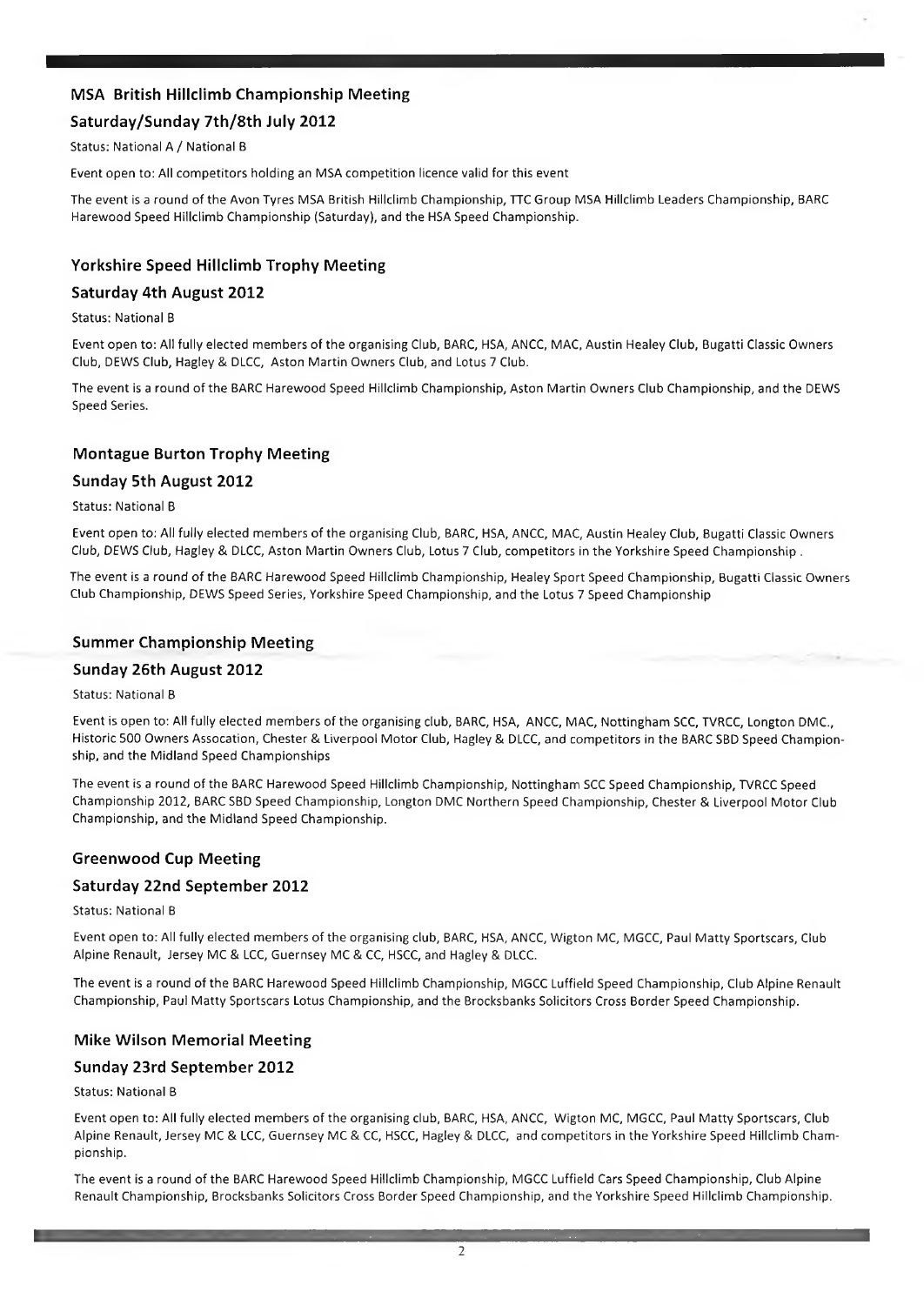# **HAREWOOD SPEED HILLCLIMB SCHEDULE 2—CHAMPIONSHIPS**

#### **ASTON MARTIN OWNERS CLUB**

4th August 2012 Details from: Mr John Hutchison, [comps@amoc.org](mailto:comps@amoc.org)

#### **AVON TYRES MSA BRITISH HILLCLIMB CHAMPIONSHIP**

13th May and 7th/8th July 2012 Details from: Mrs Jackie Wilson, [jackie@britishhillclimb.co.uk](mailto:jackie@britishhillclimb.co.uk)

#### **BARC HAREWOOD SPEED HILLCLIMB CHAMPIONSHIP**

The Championship Regulations are published on our website. A Championship Entry Form is also available on our website. Entries for this Championship close, at close of signing-on, on 7th July 2012.

#### **BARC SBD SPEED CHAMPIONSHIP**

26th August 2012 Details from: Mrs Noreen Ward, [noreenward@tiscali.co.uk](mailto:noreenward@tiscali.co.uk)

#### **BENTLEY DRIVERS CLUB**

3rd June 2012 Details from: Mrs Anne Barnes, [martin.greenslade@bdcl.org](mailto:martin.greenslade@bdcl.org) Tel: 01295 738886

#### **BERT HADLEY MEMORIAL CHAMPIONSHIP**

2nd June 2012 Details from: Mr Clive Neale, 49 Dunston Wildes, Dunston, Nothampton, NN5 6ND [clive.neale@fabserve.co.uk](mailto:clive.neale@fabserve.co.uk) Tel: 1604 584142

#### **BROCKSBANKS SOLICITORS CROSS BORDER SPEED CHAMPIONSHIP**

22nd September and 23rd September 2012 Details from Graeme Forrester, Clints Cottage, Blindcrake, Cockermouth, Cumbria CA13 OQP [graeme@gtforrester.freeserve.co.uk](mailto:graeme@gtforrester.freeserve.co.uk)

#### **BUGATTI CLASSIC OWNERS CLUB CHAMPIONSHIP**

#### 5th August 2012 Details from Allan Cameron, 39 Highworth Road, Farringdon, Oxon. SN7 7EG [allanclancam@hotmail.com](mailto:allanclancam@hotmail.com)

#### **CHESTER AND LIVERPOOL MOTOR CLUB SPEED CHAMPIONSHIP**

26th August 2012 Details from: Ron Hunt [info@speedchampionship.com](mailto:info@speedchampionship.com)

#### **CLUB ALPINE RENAULT CHAMPIONSHIP**

22nd September and 23rd September 2012 Details from: Mark Rideout [mark.rideout@2connect2.co.uk](mailto:mark.rideout@2connect2.co.uk)

#### **DEWS SPEED SERIES**

4th August and 5th August 2012 Details from: Mike Mark [comp.downton@live.co.uk](mailto:comp.downton@live.co.uk)

#### **HEALEY SPORT SPEED CHAMPIONSHIP**

5th August 2012 Details from Allan Cameron, 39 Highworth Road, Farringdon, Oxon. SN7 7EG [allanclancam@hotmail.com](mailto:allanclancam@hotmail.com)

#### **HILLCLIMB & SPRINT ASSOCIATION CHAMPIONSHIP**

7th/8th July 2012 Details from: Pat Toulmin, [ptoulmin@motorcars.free-online.co.uk](mailto:ptoulmin@motorcars.free-online.co.uk)

#### **HISTORIC ASTON MARTIN RACING CLUB**

15th April 2012 Details from: Mr Richard Bell, [rjbell24@hotmail.com](mailto:rjbell24@hotmail.com)

#### **HISTORIC 500 OWNERS CLUB**

26th August 2012 Details from: Paul Harris, [pauleasowes@btinternet.com](mailto:pauleasowes@btinternet.com)

#### **HISTORIC SPORTS CAR CLUB**

2nd June, 22nd September and 23rd September 2012 Details from: Grahame White, [office@hscc.org.uk](mailto:office@hscc.org.uk)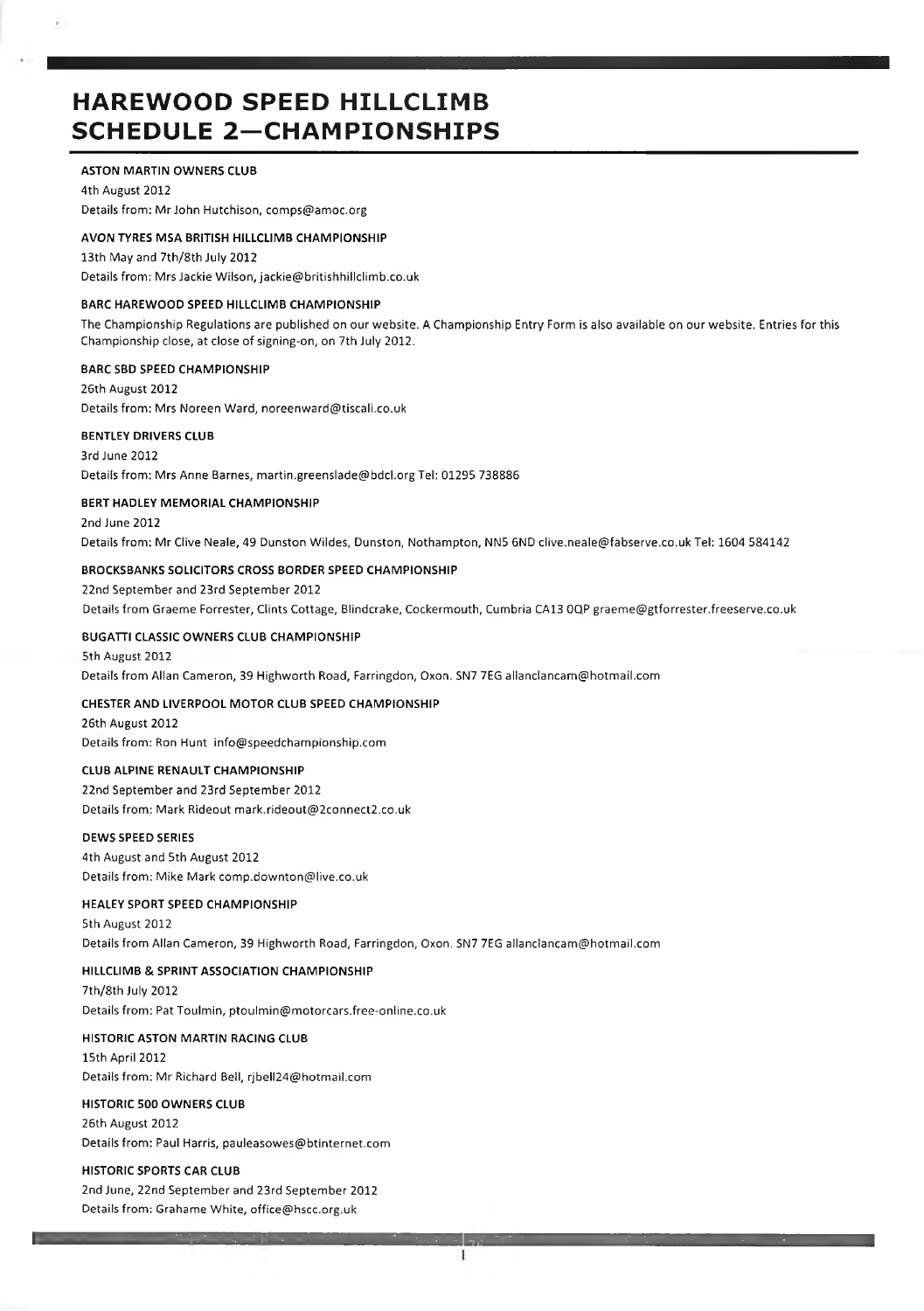#### **LONGTON AND DISTRICT NORTHERN SPEED CHAMPIONSHIP**

12th May, 3rd June and 26th August 2012 Details from Craig Powers, [cpowers@blueyonder.co.uk](mailto:cpowers@blueyonder.co.uk) Tel: 01695 633137

#### **LOTUS 7 CLUB SPEED CHAMPIONSHIP**

5th August 2012 Details from: Simon Rodgers, [simon.rodgers@lotus7club.com](mailto:simon.rodgers@lotus7club.com)

# **MGCC LUFFIELD SPEED CHAMPIONSHIP**

22nd September and 23rd September 2012 Details from: L Brown, The Old Smithy, Llandrilio, Corwen, LL21 OST, [lawriebrown@aol.com](mailto:lawriebrown@aol.com) Tel: 01490 440251

#### **MIDLAND SPEED CHAMPIONSHIP**

15th April and 26th August 2012 Details from: J Williams, 60 High Street, Castle Donnington, Derby, DE74 2PP [jwilliamsdono@tiscali.co.uk](mailto:jwilliamsdono@tiscali.co.uk)

#### **MORGAN PARC FERME SPEED CHAMPIONSHIP**

3rd June 2012 Details from: Mr Simon Baines, 31 Seven Stiles Drive, Marple, Cheshire, SK6 6LT simon [baines@ntlworld.com](mailto:baines@ntlworld.com) Te: 0161 4277150

# **NOTTINGHAM SPORTS CAR CLUB SPEED CHAMPIONSHIP**

15th April, and 26th August 2012 Details from: Steve Brown, [steve.brown@wyg.com](mailto:steve.brown@wyg.com)

#### **PAUL MATTY SPORTSCARS LOTUS CHAMPIONSHIP**

22nd September 2012 Details from: Mrs June Matty, [enquiries@paulmattysportscars.co.uk](mailto:enquiries@paulmattysportscars.co.uk)

# **PIRELLI FERRARI HILLCLIMB CHAMPIONSHIP**

12th May and 13th May 2012 Details from: Mrs Anne Swift, Chevy Chase, 145B Leeds Road, Selby, Y08 4JH , [annemswift@btinternet.com](mailto:annemswift@btinternet.com)

#### **PORSCHE CLUB SPEED CHAMPIONSHIP**

#### 3rd June 2012 Details from: Steve Kevlin, Porsche Club GB, Cornbury House, Cotswold Business Village, Moreton in Marsh, Glos. GL56 QJQ [steve@porscheclubgb.com](mailto:steve@porscheclubgb.com)

#### **REVINGTON TR/TR REGISTER SPRINT AND HILLCLIMB CHAMPIONSHIP**

3rd June 2012 Details from: R McEwen, 7 Manor Park, Great Somerford, Chippenham, SN15 5EQ [rcmcewen@lineone.net](mailto:rcmcewen@lineone.net)

# **SCIMITAR AND SABRE SPEED CHAMPIONSHIP**

3rd June 2012 Details from: Nick Hall, [member@nickhall.wanadoo.co.uk](mailto:member@nickhall.wanadoo.co.uk)

# **TTC GROUP MSA HILLCLIMB LEADERS CHAMPIONSHIP**

13th May and 7th/8th July 2012 Details from: Mrs Jackie Wilson, [jackie@britishhillclimb.co.uk](mailto:jackie@britishhillclimb.co.uk)

#### **TVRCC SPEED CHAMPIONSHIP**

15th April and 26th August 2012 Details from: Steve Cox, 28 Broomfield Road, Surbiton, Surrey, KT5 9AZ [coxygoesvroom@blueyonder.co.uk](mailto:coxygoesvroom@blueyonder.co.uk) Tel: 0208 3900763

#### **WESTFIELD SCC CHAMPIONSHIP**

12th May 2012 Details from: Nick Algar, 61 Apperley Road, Stocksfield, Northumberland NE43 7PQ [nick@plays-kool.co.uk](mailto:nick@plays-kool.co.uk) Tel: 01661 842724

#### **YORKSHIRE SPEED HILLCLIMB & SPRINT CHAMPIONSHIP**

5th August and 23rd September 2012

Details from: Peter Hillaby, The Circuit Office, Olivers Mount, Scarborough YO11 2YW [office@auto66.com](mailto:office@auto66.com) Tel: 01723 373000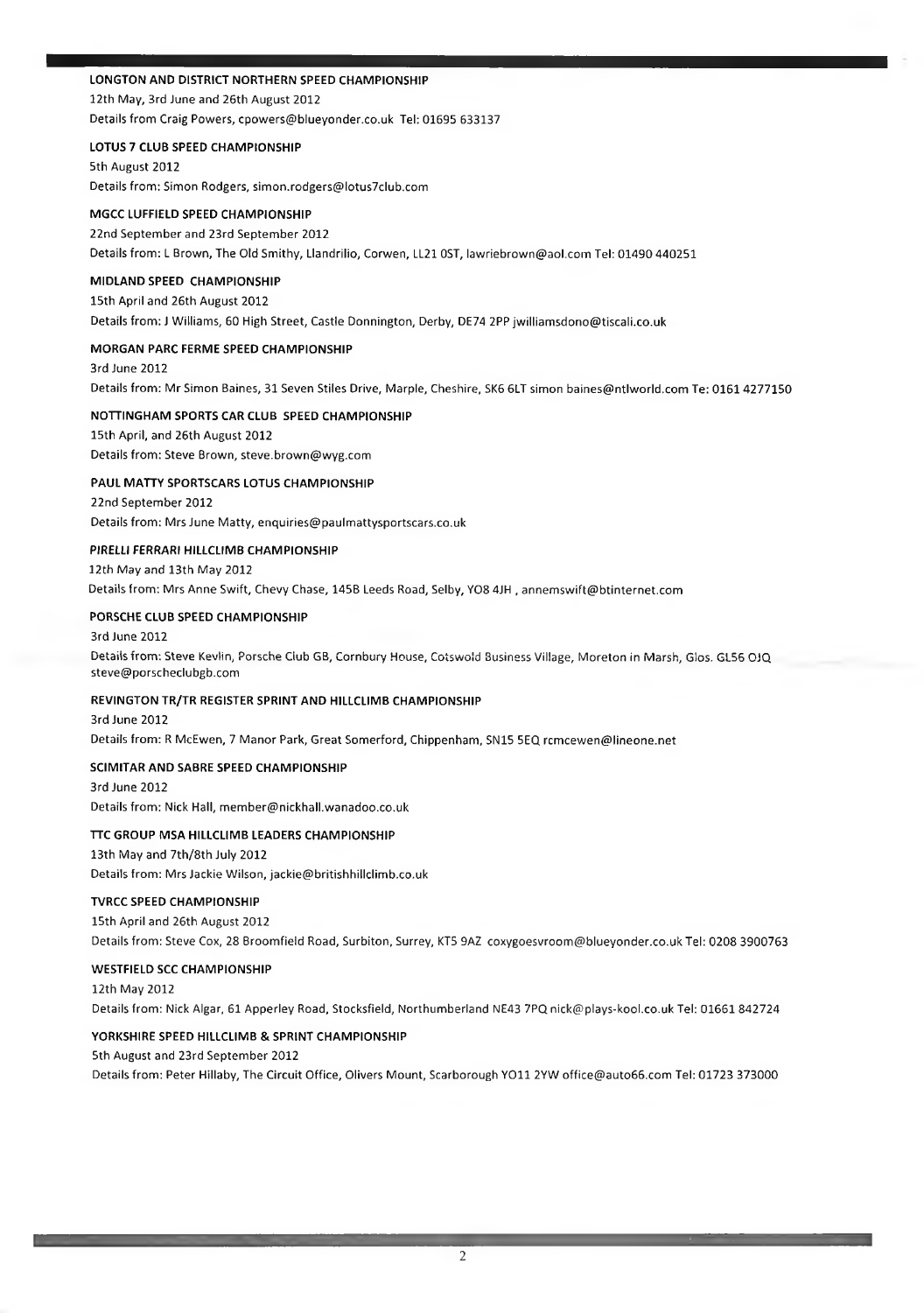# **HAREWOOD SPEED HILLCLIMB SCHEDULE 3—BARC YORKSHIRE CENTRE ANNUAL AWARDS**

# **The Yorkshire Post Trophy**

Presented to the competitor making the fastest time of the season.

# **The Jack Farrar Trophy**

Presented to the competitor making the fastest time of the season and who is a member of the BARC Yorkshire Centre and resident in the County of Yorkshire.

# **The Arnold Burton Trophy**

Presented to the competitor running in classes 4A and 4B who, over the season, scores the most marks on the Bogey Time improvement scoring system without dropping marks.

# **The Richard Sutherland Trophy**

Presented to the competitor running in classes 1A, IB and 1C who records the greatest improvement on the class record standing at the start of the season or is nearest to it.

# **The Appleyard Group Trophy**

Presented to the competitor running a Sports Car in classes 3A ,3B and 3C who records the greatest improvement on the class record standing at the start of the season or is nearest to it.

#### **The Wallace Arnold Trophy**

Presented to the competitor running a Saloon Car in classes 3A ,3B and 3C who records the greatest improvement on the class record standing at the start of the season or is nearest to it.

#### **The Wendy Wools Trophy**

Presented to the competitor in classes 3F and 3G who records the greatest improvement on the class record standing at the start of *the* season or is nearest to it.

# **The Total Trophy**

Presented to the competitor in classes 2A and 2B who records the greatest improvement on the class record standing at the start of the season or is nearest to it.

#### **Brownlow Peabody Trophy**

Presented to the competitor putting up the the fastest time of the season in a 2 wheel drive car in classes 1A, IB or 1C.

# **The Guyson Sandblast Trophy**

Presented to the competitor running a racing car in classes 5A, 5C, 5D and 5E who records the greatest improvement on the class record standing at the start of the season, or who is nearest to it.

#### **The Hatfield of Sheffield Jaguar Trophy**

Presented to the competitor who over the season scores the most marks on the Bogey Time improvement scoring system without dropping marks in a Jaguar car.

# **The Ford Woodhead Trophy**

Presented to the competitor running in class 5B who records the fastest time of the season.

#### **The Babra Trophy**

Presented to the lady competitor who records the fastest time of the season.

#### Lol Ryan Memorial Trophy

Presented to the competitor recording the fastest time of the season in a Morgan Car

#### **Scrutineers Trophy**

Presented at the discretion of the MSA Scrutineers to the competitor who, in their opinion, regularly presents the best turned out car for scrutineering.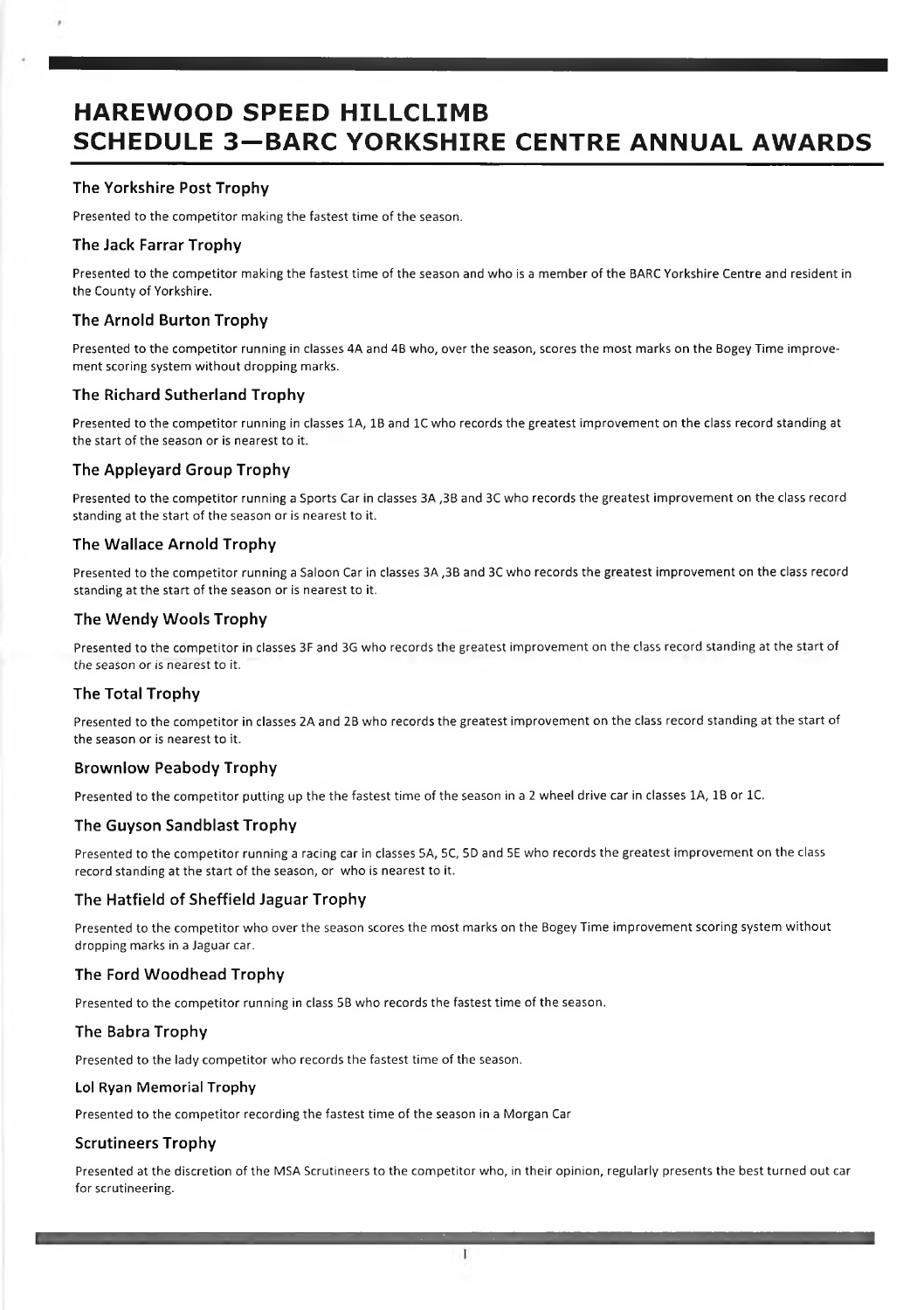# **The John Bindloss Trophy**

Awarded by BARC Yorkshire Centre Committee to the new competitor who has shown the greatest promise, or the established competitor who not having been a regular winner, shows the greatest improvement.

# **The Tommy Wise Trophy**

Awarded by BARC Yorkshire Centre Committee for Service to Harewood

# **The Derek Clark Trophy**

Awarded by BARC Yorkshire Centre Committee for Service to Harewood

# **The Tim De Domble Trophy**

Awarded by BARC Yorkshire Centre Committee to the Marshal or Official who has shown the greatest dedication to duty during the season.

# **The Ronald Hudson Trophy**

Awarded by BARC Yorkshire Centre Committee to the Marshal who has shown the greatest dedication to duty during the season.

# **The Philpot Trophy**

Awarded by BARC Yorkshire Centre Committee to the Marshal who has performed some task over and above the call of duty.

Full details of the Bogey Time improvement scoring system used in calculation of some of the awards above are given in the Regulations for the Harewood Speed Hillclimb Championship set out in this booklet.

# **CHAMPIONSHIP TROPHIES**

# **The Glenn Garnett Trophy**

Awarded to the winner of the BARC Harewood Speed Hillclimb Championship

# **The Wilson Trophy**

Awarded to the winner of the BARC Harewood Speed Hillclimb FTD Championship

# **The Andreason Trophy**

Awarded to the highest placed lady in the BARC Harewood Speed Hillclimb Championship



**HAREWOOD HILLCLIME**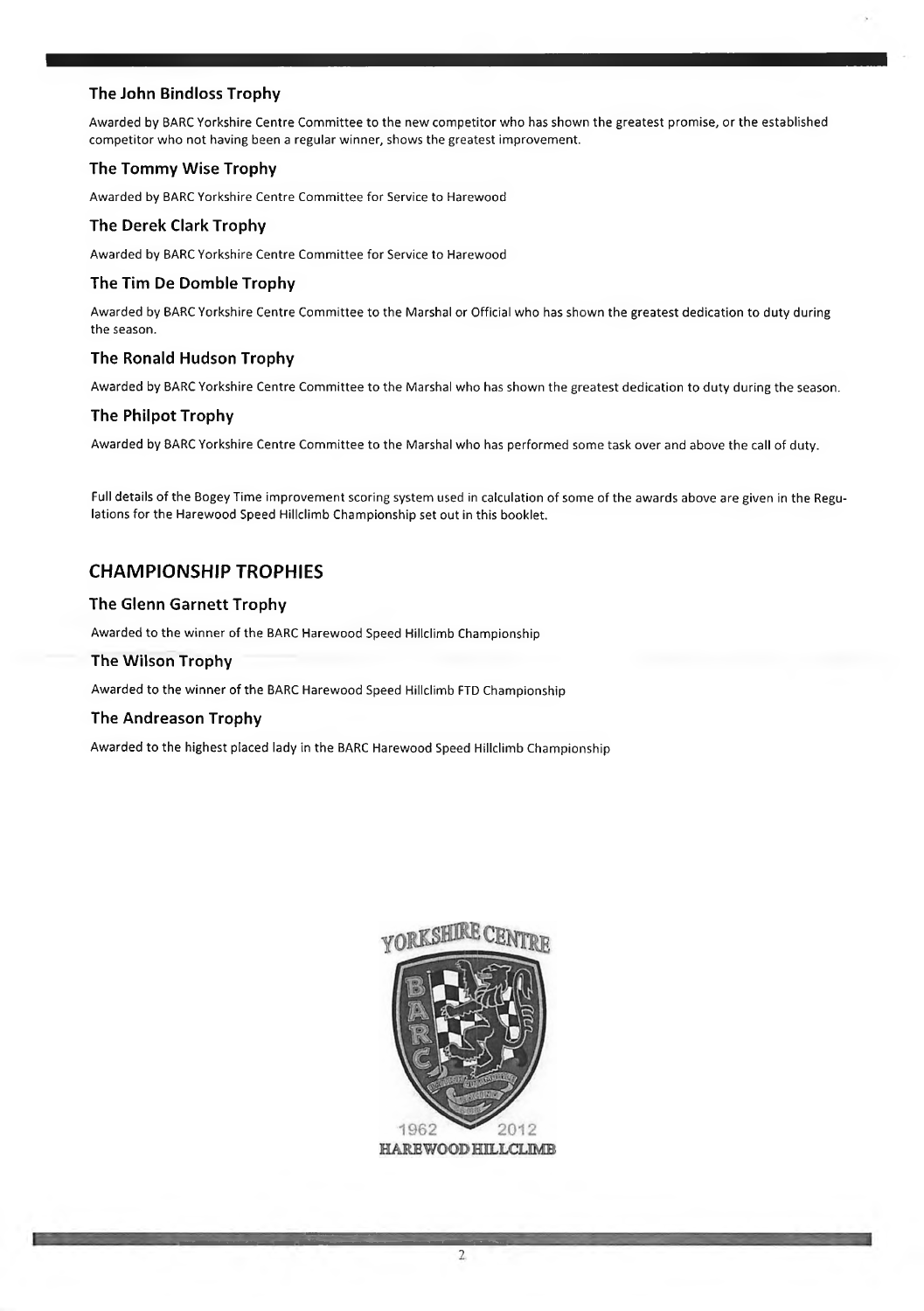# **HAREWOOD SPEED HILLCLIMB SCHEDULE 4-MEETING AWARDS- (FTD Trophies held for 11 months)**

# **15th April 2012**

Fastest Time of the Day Second Fastest Time of the Day Third Fastest Time of the Day

# **12th M ay 2012**

Fastest Time of the Day Second Fastest Time of the Day Third Fastest Time of the Day

# **13th May 2012**

Fastest Time of the Day Second Fastest Time of the Day Third Fastest Time of the Day

# **3rd Ju n e 2012**

Fastest Time of the Day Second Fastest Time of the Day Third Fastest Time of the Day

7th July 2012 Fastest Time of the Day Souvenir

#### 8th July 2012 Fastest Time of the Day Second Fastest Time of the Day Third Fastest Time of the Day

# **4th August 2012**

Fastest Time of the Day Second Fastest Time of the Day Third Fastest Time of the Day

# **5th August 2012**

Fastest Time of the Day Second Fastest Time of the Day Third Fastest Time of the Day

# **26th August 2012**

Fastest Time of the Day Second Fastest Time of the Day Third Fastest Time of the Day

# **22nd September 2012**

Fastest Time of the Day Second Fastest Time of the Day Third Fastest Time of the Day

# **23rd September 2012**

Fastest Time of the Day Second Fastest Time of the Day Third Fastest Time of the Day

# **CLASS AWARDS**

First (subject to a minimum of 2 entries) Third (subject to a minimum of 10 entries) The Andrews Bros Trophy and Souvenir **Souvenir Souvenir** 

The Travelleads Trophy and Souvenir **Souvenir Souvenir** 

The Houseman & Falshaw Trophy and Souvenir **Souvenir Souvenir** 

The Jim Thomson Trophy and Souvenir **Souvenir Souvenir** 

The Double Twelve Trophy and Souvenir **Souvenir** Souvenir

The Sydney Burton Memorial Trophy and Souvenir **Souvenir Souvenir** 

The Montague Burton Trophy and Souvenir **Souvenir Souvenir** 

The Allan Staniforth Trophy and Souvenir **Souvenir Souvenir** 

The Greenwood Trophy and Souvenir **Souvenir Souvenir** 

The Mike Wilson Trophy and Souvenir **Souvenir Souvenir** 

Souvenir Second (subject to a minimum of 6 entries) Souvenir<br>Souvenir Fourth (subject to a minimum of 16 entries) Souvenir Fourth (subject to a minimum of 16 entries)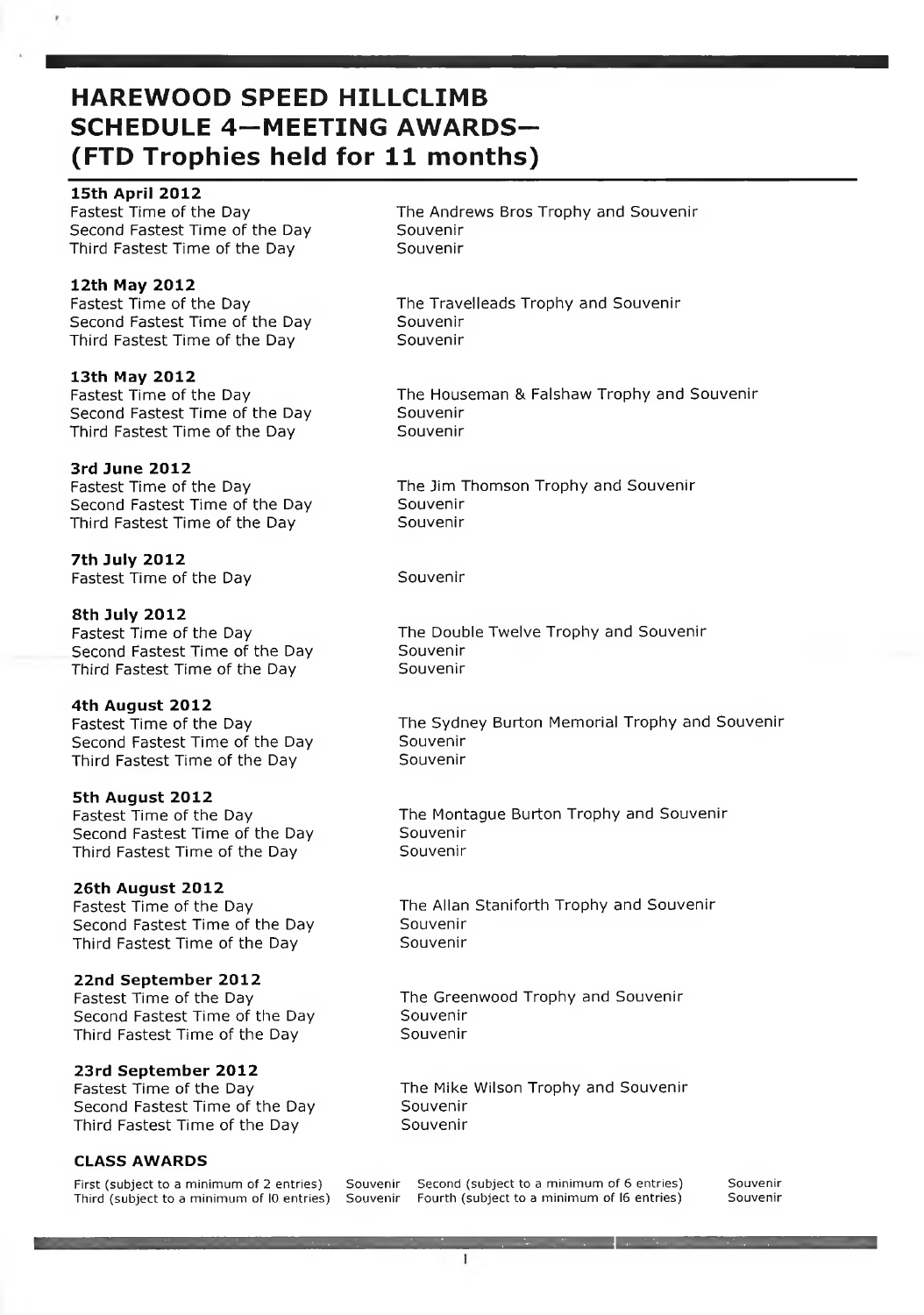# **HAREWOOD SPEED HILLCLIMB SCHEDULE 5-SPEED EVENT CLASSES 2012**

# **Road-going Production Cars: (S11)**

- 1A: Road-going Modified Saloon & Sports Cars up to 1400cc
- IB: Road-going Modified Saloon & Sports Cars 1401cc up to 2000cc
- 1C: Road-going Modified Saloon & Sports Cars over 2000cc
- 2A: Road-going Kit, Replica & Space-framed Cars up to 1700cc (car derived engines)
- 2B: Road-going Kit, Replica & Space-framed Cars over 1700c (car derived engines)
- 2D: Road-going Specialist Cars any capacity
- 2E: Road-going Lotus Elise and other non-ferrous chassis construction Cars up to 1800cc

# **Modified Production Cars: (S12)**

- 3A: Modified Production Cars excluding Kit, Replica and Space-framed Cars up to 1400cc
- 3B: Modified Production Cars excluding Kit, Replica and Space-framed Cars 1401cc up to 2000cc
- 3C: Modified Production Cars excluding Kit, Replica and Space-framed Cars over 2000cc
- 3F: Modified Specialist Cars up to 1700cc
- 3G: Modified Specialist Cars over 1700cc

# **Sports Libre & Hillclimb Super Sports Cars: (S13, S14)**

- 4A: Sports Libre Cars and Hillclimb Super Sports cars up to 2000cc
- 4B: Sports Libre Cars over 2000cc

# **Racing Cars: (S15)**

- 5A: Racing Cars up to 1100cc
- 5B: Formula Ford 1600 Racing Cars pre 1994
- 5C: Racing Cars 1101cc up to 1600cc
- 5D: Racing Cars 1601cc up to 2000cc
- 5E: Racing Cars over 2000cc

# **Definitions/Clarifications**

All vehicles must comply with the MSA Technical Regulations except as modified in these regulations, specific regulations for Sprint and Hillclimb vehicles as published in the current edition of the MSA Competitors Yearbook and any subsequent revisions issued by the MSA

#### **Road-going classes 1A to 1C**

Cars running in classes 1A to 1C inclusive must conform to the regulations for Road-going Series Production Cars defined in the 2012 MSA Technical Regulations.

Limited edition models produced in volumes of less than 1000 per annum will be eligible if they are based on a standard model that was produced in volumes of greater than 1000 per annum, and the differences between the car as presented at an event and the eligible standard car are permitted as modifications in these classes.

Cars must be taxed (no trade plates), insured, MOT'd where applicable with documents available for inspection.

With the exception of the bonnet and boot-lid, all bodywork must remain in the original material. Wheel arch extensions may be added but the original wheel arch may not be modified.

Pyrotechnic safety devices such as airbags and seatbelt pretensioners may be disconnected or removed. The steering wheel may be replaced by a non-standard item. Original equipment seatbelts may be removed if a competition harness is fitted.

The only permitted tyres within these classes are those defined in the 2011 or 2012 MSA Technical Regulations List 1A. Tyres must be in a road legal condition.

Exhaust systems must include a working catalytic converter on all cars manufactured after 31st December 1999.

Brake callipers, discs, master cylinder & pads can be modified. Carbon discs are not permitted. Modification of the brake pedal is permitted. Brake bias adjustment is allowed. The fitting of pedal assemblies is not permitted. Anti-Lock braking systems can be removed but cannot be added to a vehicle that did not have one as a manufacturer specified option.

The suspension type and mountings must remain the same as that fitted by the vehicle manufacturer. The shock absorbers may be of any make and may be uprated from standard. Adjustable spring platform struts are permitted. The mounting method and position must remain as specified by the vehicle manufacturer. Springs are free but must retain their original location. Bushes may be changed for similar polymer materials. Spherical or similar metal joints are prohibited unless they are an integral part of the suspension manufacturers unit.

Non adjustable strut Braces across the top of the front suspension turrets are allowed but these must be removable and not welded in place.

Kit, Replica, Space-framed and non-ferrous chassis construction cars are not permitted in Classes 1A, IB and 1C.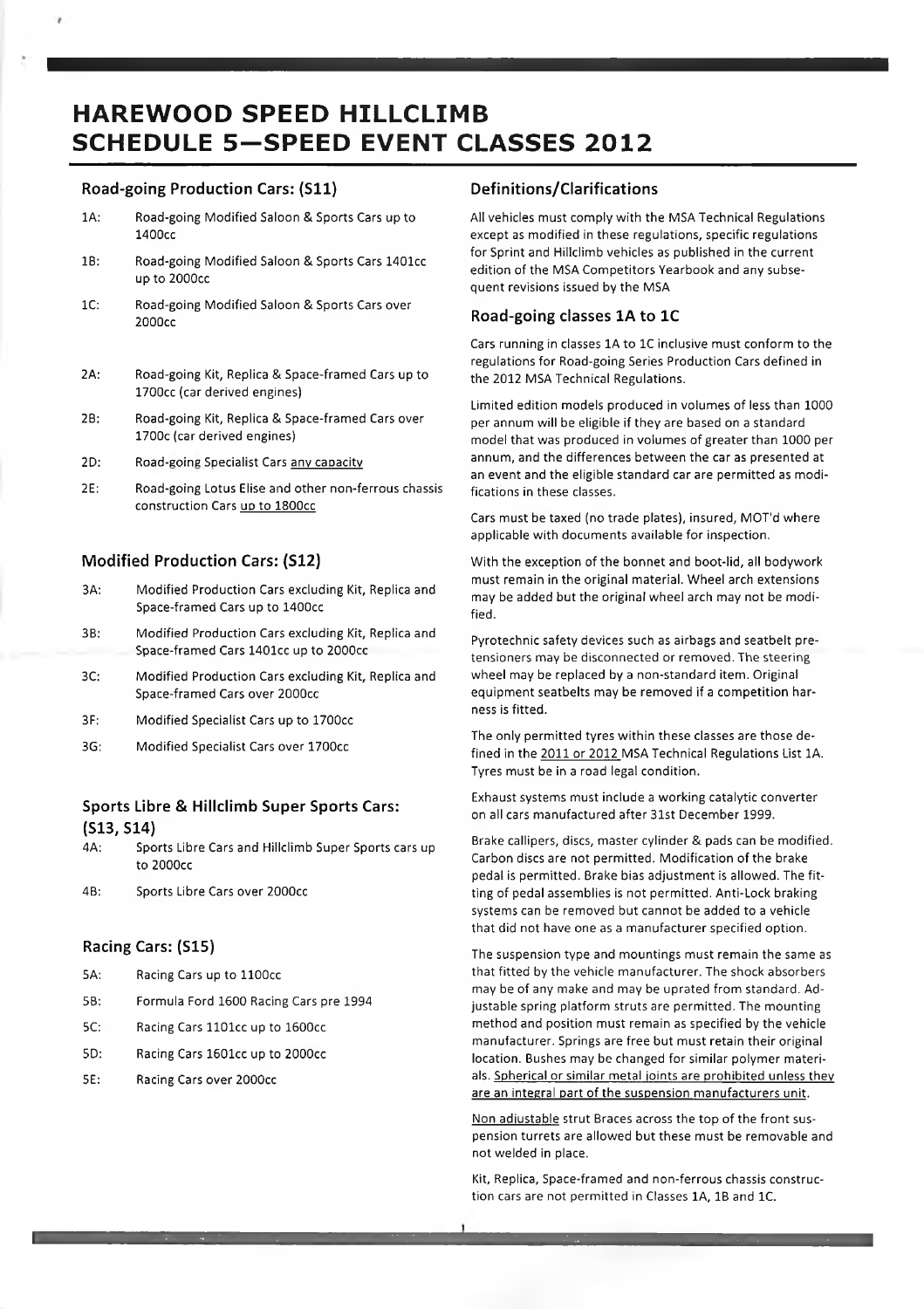In the event of any eligibility queries, the driver of the car concerned may be asked to produce a manufacturer's catalogue to substantiate any modifications / specification.

#### **Road-going Modified classes 2A ,2B, 2D & 2E**

Cars running in classes 2A ,2B, 2D & 2E must conform to the regulations for Road-going Specialist Production Cars defined in the 2012 MSA Technical Regulations.

Cars must be taxed (no trade plates), insured, MOT'd where applicable with documents available for inspection.

For cars running in classes 2A and 2B, a full sized glass windscreen (a single windscreen the full width of the car and with a minimum glass measurement of 235mm between the top and bottom frames of the windscreen) must be fitted in the standard position. Cars supplied without full sized windscreens are not permitted in these classes.

With the exception of the bonnet and boot-lid, all bodywork must remain in the original material. Wheel arch extensions may be added but the original wheel arch may not be modified. The air intake filter may protrude above the silhouette of the car to a maximum of 75mm. When the filter is removed, the silhouette must remain as standard. Exhaust systems are not considered to be part of the silhouette of the car.

Pyrotechnic safety devices such as airbags and seatbelt pretensioners may be disconnected or removed. The steering wheel may be replaced by a non-standard item. Original equipment seatbelts may be removed if a competition harness is fitted.

Cars competing in Class 2D & 2E must be totally based upon a standard production car.

The only permitted tyres within these classes are radial-ply tyres defined in the 2011 or 2012 MSA Technical Regulations ListlA or List IB. Tyres must be in a road legal condition.

Exhaust systems must include a working catalytic converter on all cars manufactured after 31st December 1999.

All cars must have an operational reverse gear.

Cars running in classes 1A to 2E inclusive must remain in totally road legal form at all times, with the exception of the requirement to display registration number plates.

#### **Modified Production Car classes 3A to 3G**

Cars running in classes 3A to 3G inclusive must conform to the regulations for Modified Series Production Cars and Modified Specialist Production Cars defined in the 2012 MSA Technical Regulations.

# **Sports Libre Cars and Hillclimb Supersports Cars classes 4A and 4B**

Cars running in classes 4A and 4B must conform to the regulations for Sports Libre cars defined in the 2012 MSA Technical Regulations.

**Racing Car classes 5A to 5E**

Cars running in classes 5A to 5E inclusive must conform to the regulations for Racing Cars defined in the 2012 MSA Technical Regulations.

# **Formula Ford 1600 Racing Cars pre 1994 class 5B**

For all cars running in class 5B Formula Ford 1600 Racing Cars pre 1994, only the following tyres are permitted:

Avon ACB10 - Front tyres marked "Formula Ford" with the code 7317- rear tyres marked "Formula Ford" with the code 7319,or Avon ACB9— Front tyres marked "FF" with the code 7267, rear tyres marked "FF" with the code 7290.

Vehicles in Class 5B must comply with Formula Ford 1600 Regulations available from the Technical Dept of the MSA, cars must have been manufactured prior to 1st January 1994 to be eligible for this class.

#### **GENERAL CONDITIONS OF ELIGIBILITY**

In all classes the capacity of a car will be the actual measured capacity except for cars with forced induction, where a factor of 1.4 will be applied.

All vehicles must be fitted with Timing Struts as laid down in MSA Regulations. Competitors are reminded that under MSA Regulations, Timekeepers are forbidden to record a time for any car not fitted with a Timing Strut.

Each car may only be entered in its own correct category and capacity class.

Noisy 'anti lag' systems are not allowed

#### **SCRUTINEERING**

Scrutineering will be divided into two sections in addition to the normal examination for race worthiness, there will be a separate examination for eligibility. At certain events additional checks for eligibility may be made during and after a meeting.

#### **WARNING**

The questions on entry forms with regard to capacity, etc must be answered accurately. Any false statements discovered at scrutineering, or subsequently, will result in the exclusion of the competitor from the event concerned, and possibly, from subsequent events promoted by the Club.



-----------------------------------.-----------------------------------------------------------------------—------------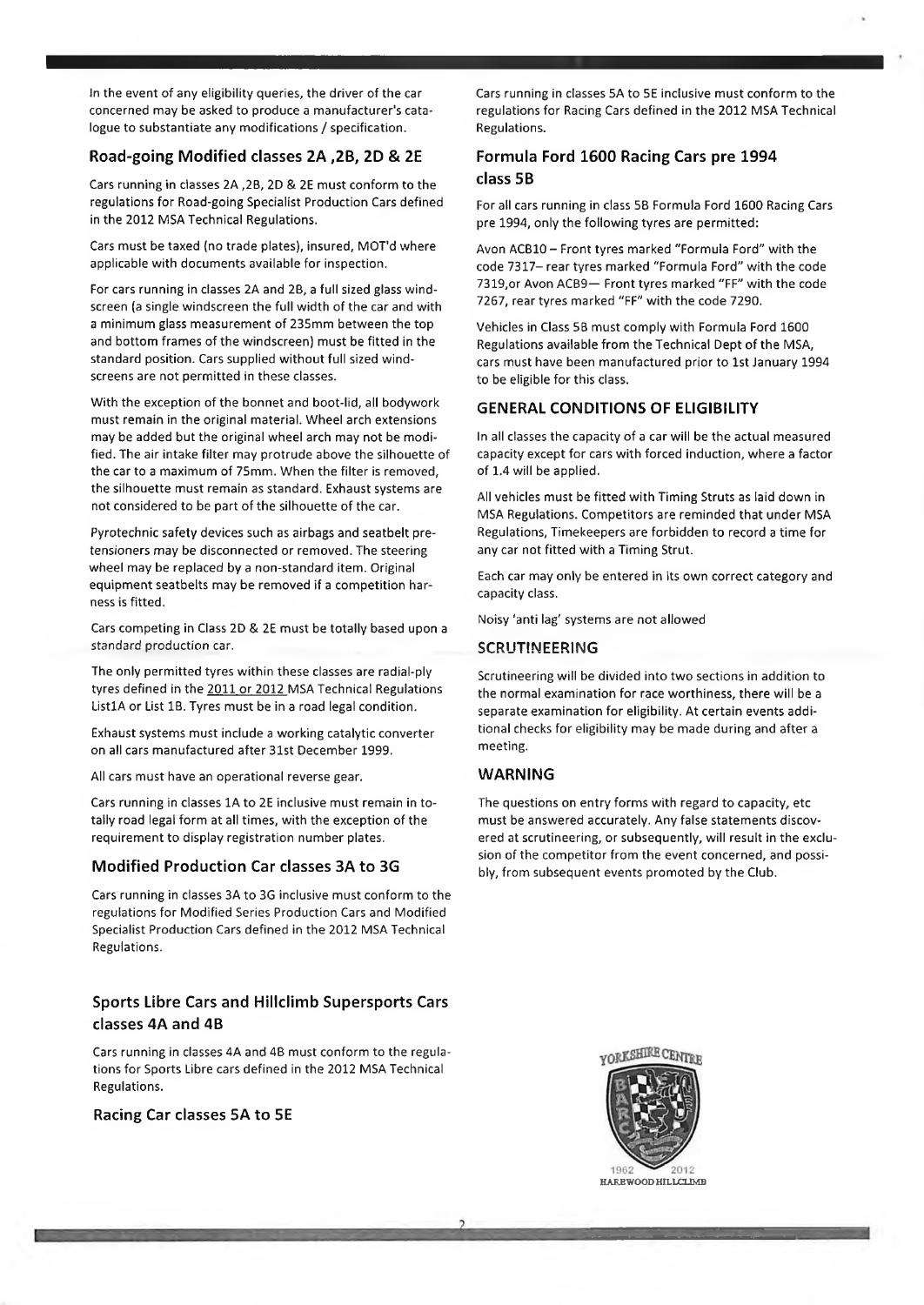# **HAREWOOD SPEED HILLCLIMB SCHEDULE 6—Events & Closing/Discount Dates 2012**

# **Events and Closing/Discount Dates**

| <b>Event Title</b>                 | Maximum | Event    | <b>Discount</b> | Closing  |
|------------------------------------|---------|----------|-----------------|----------|
|                                    | Entry   | Date     | Date            | Date     |
| Practice Day                       | 60      | 25/03/12 | 02/03/12        | 19/03/12 |
| Spring National Meeting            | 150     | 15/04/12 | 23/03/12        | 09/04/12 |
| May Open Hillclimb Meeting         | 150     | 12/05/12 | 20/04/12        | 07/05/12 |
| May MSA Championship Meeting       | 120     | 13/05/12 | 20/04/12        | 07/05/12 |
| Classic & Vintage Meeting          | 150     | 02/06/12 | 11/05/12        | 28/05/12 |
| Jim Thomson Trophy Meeting         | 150     | 03/06/12 | 11/05/12        | 28/05/12 |
| * MSA British Championship Meeting | 180     | 08/07/12 | 15/06/12        | 02/07/12 |
| Yorkshire Speed Hillclimb Meeting  | 150     | 04/08/12 | 13/07/12        | 30/07/12 |
| Montague Burton Trophy Meeting     | 150     | 05/08/12 | 13/07/12        | 30/07/12 |
| Summer Championship Meeting        | 130     | 26/08/12 | 03/08/12        | 20/08/12 |
| Greenwood Cup Meeting              | 120     | 22/09/12 | 31/08/12        | 17/09/12 |
| Mike Wilson Memorial Meeting       | 120     | 23/09/12 | 31/08/12        | 17/09/12 |

\* This meeting includes a round of the Harewood Speed Hillclimb Championship on Saturday 7th July 2012

# **Entry Fees**

**There will be two levels of entry fees. A higher rate for postal entries and a reduced rate for on line entries via our secure web site.**

Those entering on line will only see a £1 increase in entry fees.

| Membership                     | <b>Discount</b><br>On-Line<br>Rate | <b>Discount</b><br>Post Rate | Closing<br>On-Line<br>Rate | Closing<br>Post Rate |
|--------------------------------|------------------------------------|------------------------------|----------------------------|----------------------|
| <b>BARC (Yorkshire Centre)</b> | £100                               | £105                         | £115                       | £120                 |
| <b>Others</b>                  | £112                               | £117                         | £127                       | £132                 |

Entrants in the Harewood Hillclimb Speed Championship who enter the event on the 7th July 2012 can enter the event on the 8th July 2012 for £20, and should contact the Entries Sec for an application form.

There will be a £3 surcharge for credit card payments but no charge for debit cards. We do not accept payment by American Express. Diners cards. Paypal or pre paid cash cards

# **Refunds**

| Withdrawal                    | Refund                         |
|-------------------------------|--------------------------------|
| Withdrawal by Discount Date   | Full refund less £10 admin fee |
| Withdrawal by Closing Date    | Full refund less £25 admin fee |
| Withdrawal after Closing Date | No refund                      |